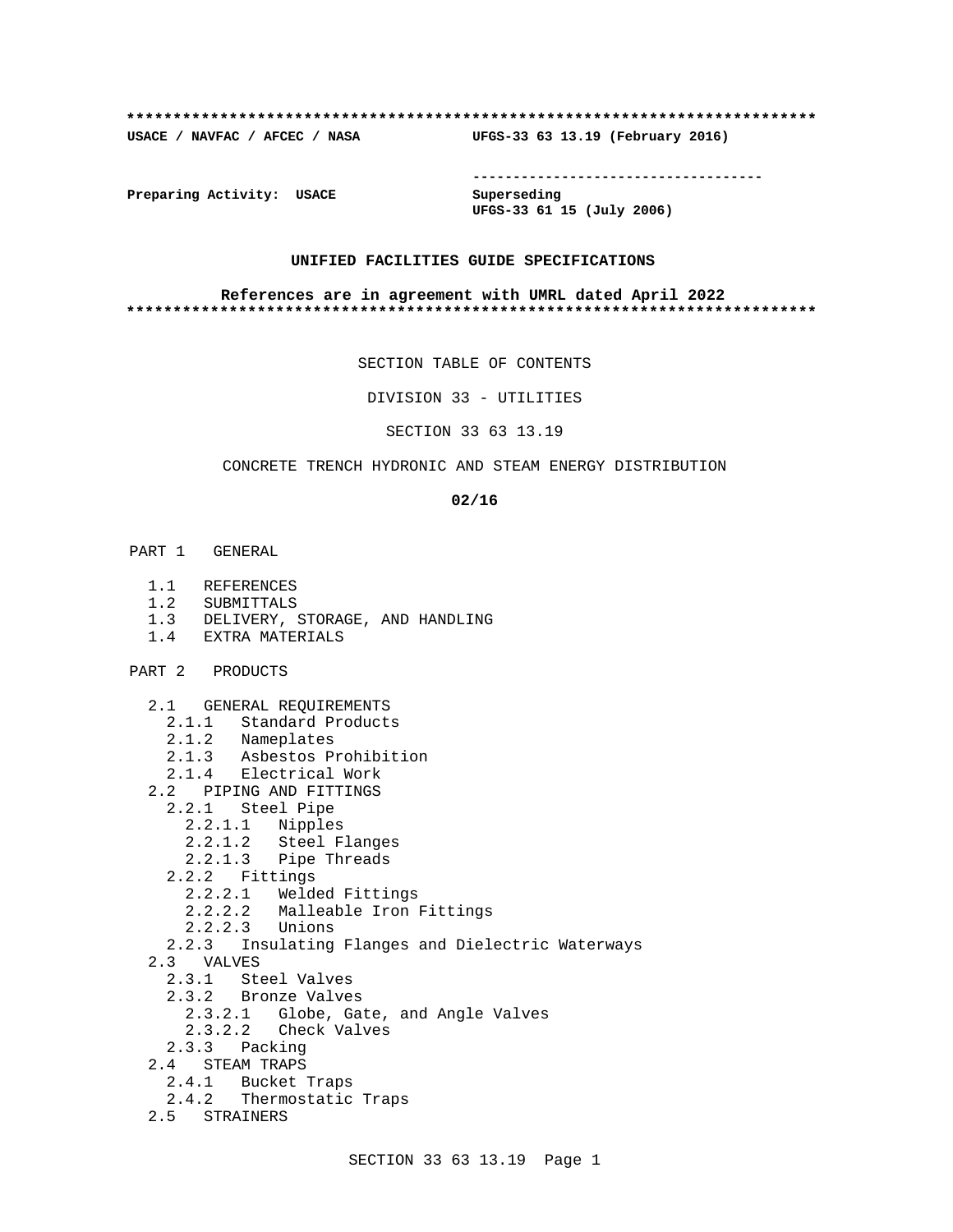- 2.6 PRESSURE GAUGES
- 2.7 THERMOMETERS<br>2.7.1 Liquid is
	- Liquid in Glass
	- 2.7.2 Dial
- 2.8 INSULATION AND JACKETING
	- 2.8.1 Insulation for Piping in Concrete Trenches
	- 2.8.2 Aluminum Jacket
	- 2.8.3 Nonmetallic Jacket<br>2.8.4 Bands
	- 2.8.4 Bands
	- 2.8.5 Insulation for Flanges, Unions, Valves, and Fittings
- 2.9 CONCRETE WORK
- 2.9.1 Concrete
	- 2.9.1.1 Cast-in-Place Concrete
	- 2.9.1.2 Precast Concrete Products
	- 2.9.2 Concrete Joint Sealants
- 2.9.3 Gasket Material
- 2.9.4 Concrete Expansion Joints, Contraction Joints, and Waterstops
- 2.10 BITUMINOUS PAVING
- 2.11 MISCELLANEOUS METAL
- 2.12 INSPECTION PORTS AND ACCESS COVERS
- 2.13 BELLOWS TYPE JOINTS
- 2.14 EXPANSION JOINTS
- 2.15 FLEXIBLE BALL JOINTS
- PART 3 EXECUTION
	- 3.1 EXAMINATION
	- 3.2 SITEWORK
		- 3.2.1 Excavation, Trenching, and Backfilling
		- 3.2.2 Removal, Replacement, or Relocation of Interferences
		- 3.2.3 Modifications to Existing Facilities
		- 3.2.4 Electric Work
	- 3.2.5 Painting
	- 3.3 PIPING
		- 3.3.1 General Piping Requirements
		- 3.3.2 Welded Joints
		- 3.3.3 Flanged and Threaded Joints
			- 3.3.3.1 Flanged Joints
			- 3.3.3.2 Threaded Joints
		- 3.3.4 Reducing Fittings
			- 3.3.4.1 Horizontal Water Heating Lines
			- 3.3.4.2 Horizontal Steam Lines
		- 3.3.5 Branch Connections
	- 3.3.6 Pipe Supports Exposed in Concrete Trenches
	- 3.4 WELDING
	- 3.5 RADIOGRAPHIC TESTING
	- 3.6 INSULATION
	- 3.6.1 Installation
		- 3.6.1.1 Preparation
		- 3.6.1.2 Thickness
		- 3.6.2 Insulation on Pipes Passing Through Sleeves
	- 3.6.3 Covering of Insulation in Concrete Trenches
	- 3.7 CONCRETE TRENCH SYSTEM<br>3.7.1 Concrete
		- **Concrete**
		- 3.7.2 Joint Sealants
		- 3.7.3 Concrete Trench Tops
		- 3.7.4 Concrete Trench Construction
		- 3.7.5 Final Elevations
		- 3.7.6 Coordination with Existing Utilities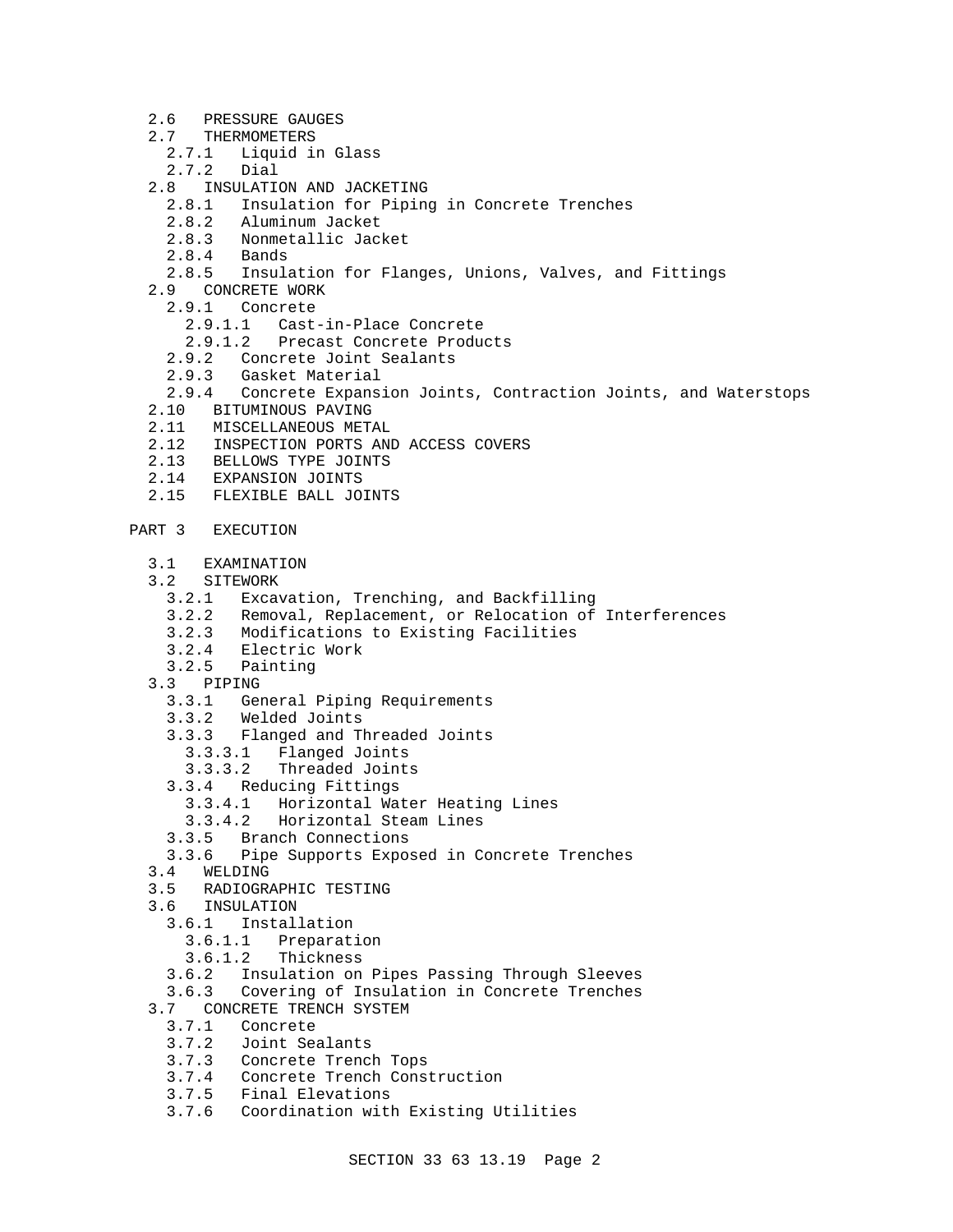- 3.7.7 Piping Support System
- 3.7.8 Pipe Expansion
- 3.7.9 Concrete Trench Inspection Ports
- 3.7.10 Road/Drive Crossings
- 3.7.11 Railroad Crossings
- 3.8 TESTS
- 3.8.1 Cleaning of Piping
- 3.8.2 Field Tests
	- 3.8.2.1 Hydrostatic Tests of Service Piping
	- 3.8.2.2 Equipment Tests
	- 3.8.2.3 Insulating Flange Test
	- 3.8.2.4 Operational Tests
	- 3.8.2.5 Trench Water Removal Tests
	- 3.9 MAINTENANCE
- -- End of Section Table of Contents --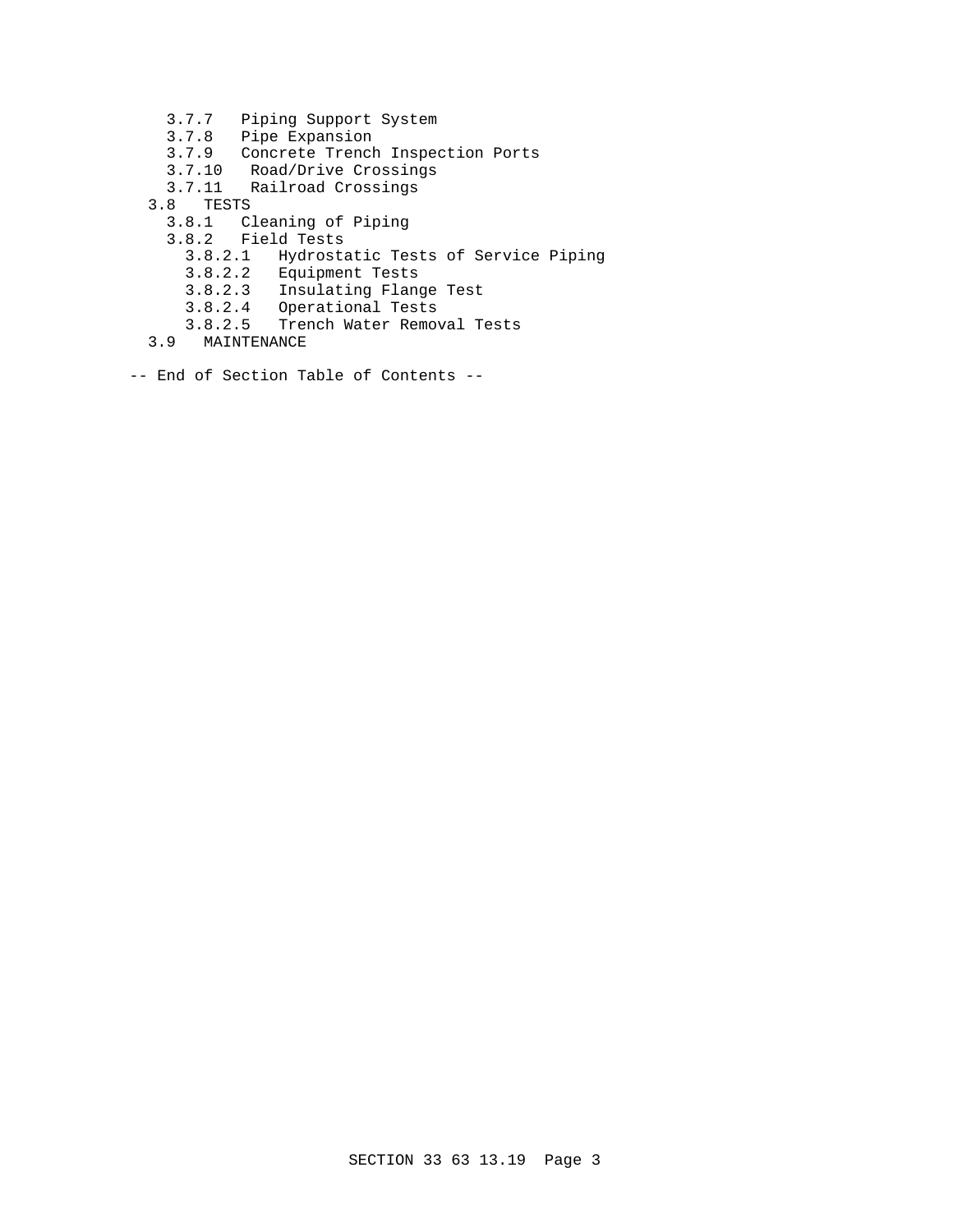USACE / NAVFAC / AFCEC / NASA

--------------------------------------

Preparing Activity: USACE

Superseding UFGS-33 61 15 (July 2006)

UFGS-33 63 13.19 (February 2016)

### UNIFIED FACILITIES GUIDE SPECIFICATIONS

References are in agreement with UMRL dated April 2022 

SECTION 33 63 13.19

CONCRETE TRENCH HYDRONIC AND STEAM ENERGY DISTRIBUTION  $02/16$ 

NOTE: This guide specification covers the requirements for heat distribution systems of the concrete trench type for water systems from 66 to 232 degrees C 150 to 450 degrees F and steam systems up to 1.72 MPa 250 psig.

Adhere to UFC 1-300-02 Unified Facilities Guide Specifications (UFGS) Format Standard when editing this guide specification or preparing new project specification sections. Edit this guide specification for project specific requirements by adding, deleting, or revising text. For bracketed items, choose applicable item(s) or insert appropriate information.

Remove information and requirements not required in respective project, whether or not brackets are present.

Comments, suggestions and recommended changes for this guide specification are welcome and should be submitted as a Criteria Change Request (CCR). 

#### PART 1 GENERAL

NOTE: For a complete system include Section 33 61 13.19 VALVES, PIPING, AND EQUIPMENT IN VALVE MANHOLES. The designer will comply with the procedure as outlined in the following paragraphs 1 through 5 in determining site conditions and trench system design. If specific site conditions are not suitable for a concrete trench system in accordance with following guidance, refer to Section 33 63 23 EXTERIOR ABOVEGROUND STEAM DISTRIBUTION or Section 33 61 13 PRE-ENGINEERED UNDERGROUND HEAT DISTRIBUTION SYSTEM.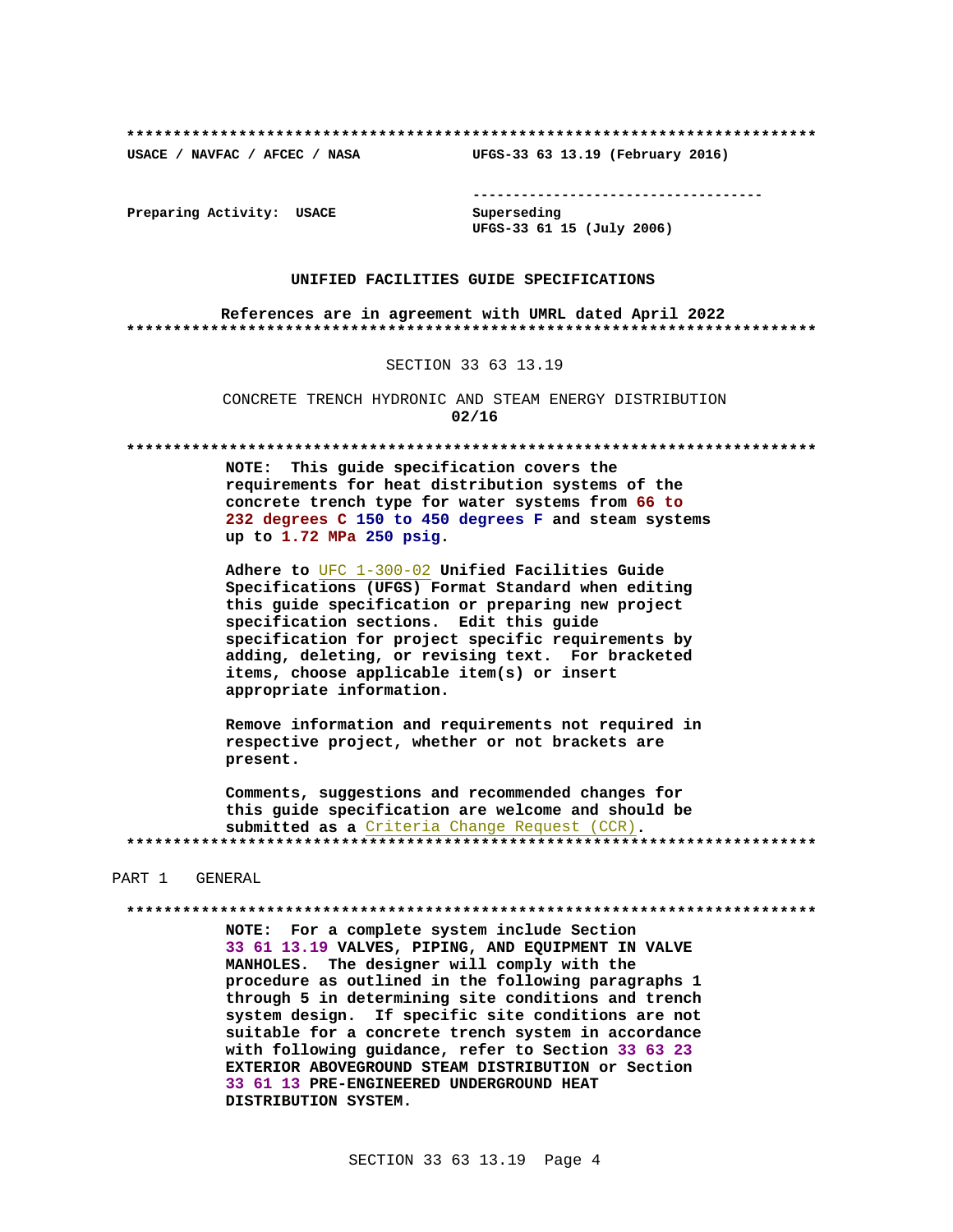**SITE CLASSIFICATION AND CONCRETE TRENCH DESIGN GUIDANCE**

**1. Classification of the Site: A detailed site classification survey will be conducted by a geotechnical engineer using the following guidelines:**

**a. The survey will be made after the general layout of the system has been determined and will cover the entire length of the proposed system. The geotechnical engineer must be a registered professional engineer with a minimum of 3 years of experience in the field of soil mechanics and foundation design.**

**b. The survey should be conducted during the time of the year when the groundwater table is historically at its highest point; if this is not possible, water table measurements will be corrected, on the basis of professional judgment, to indicate the highest seasonal water table when water table is at its highest point.**

**c. As a minimum, information on groundwater conditions, soil types, terrain, and precipitation rates and irrigation practices in the area of the system will be collected. This information will be obtained from available records at the installation.**

**d. Information on groundwater conditions and soil types will be obtained through borings, test pits, or other suitable exploratory means. Generally, in areas of prior construction, a boring or test pit will be made at least every 30 m 100 feet along the line of the proposed system. In open undisturbed natural areas, the spacing of borings may be increased. Each exploratory hole should extend to a level at least 1.5 m 5 feet below the bottom of the tunnel. If a significant difference in underground conditions is found at adjacent exploratory points, additional explorations will be made between those points in order to determine where the change occurs. Upon completion of the survey, each exploration point will be classified on the basis of the criteria presented in Table 1, ALLOWABLE SOIL CHARACTERISTICS and the soil classification system in ASTM D2487. If the criteria of Table 1 is not met, the site conditions are not suitable for the use of a concrete trench.**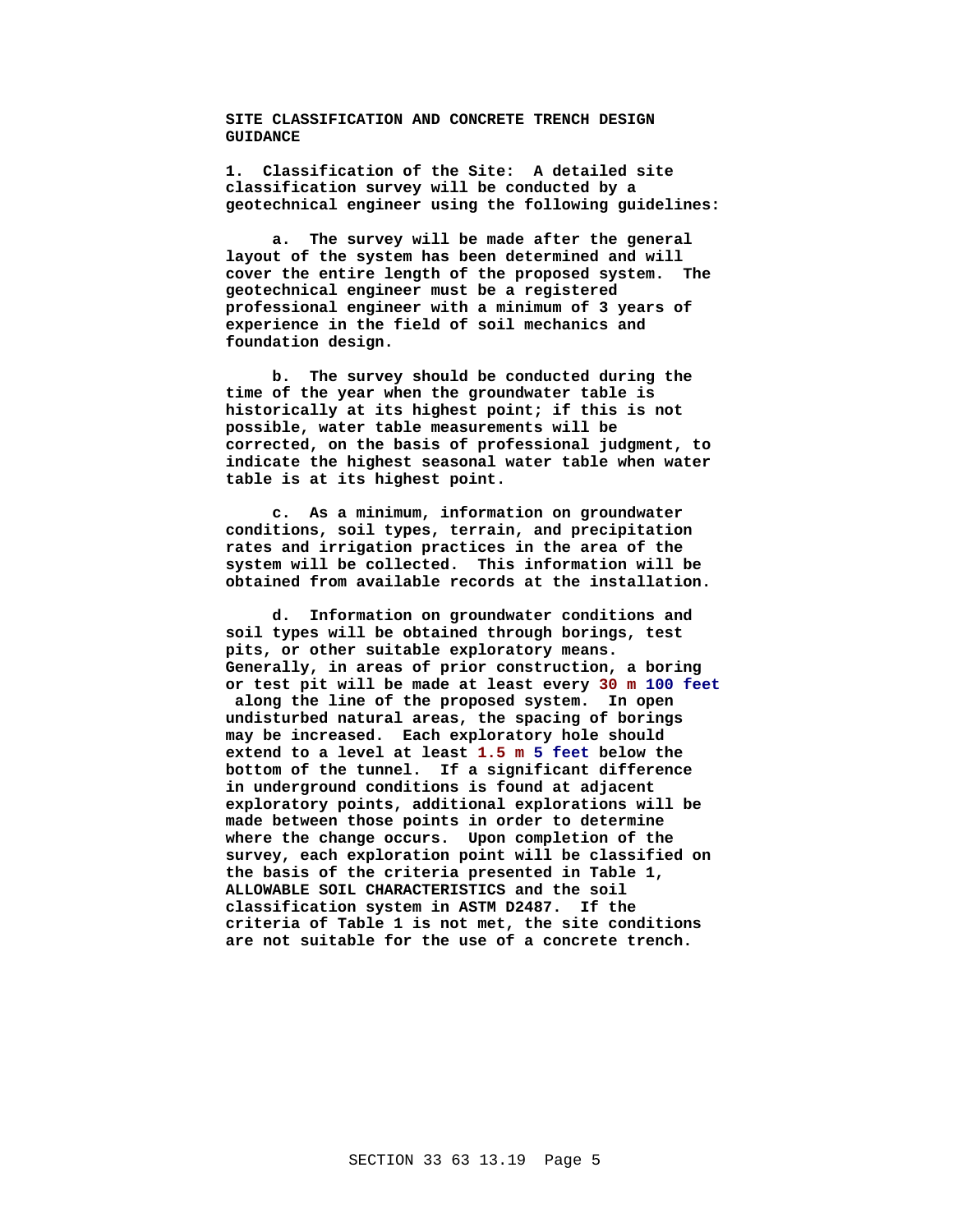| TABLE 1<br>ALLOWABLE SOIL CHARACTERISTICS FOR CONCRETE TRENCH APPLICATION<br>(SEE NOTE 1.) |                                                                                                                                                                                                                                                                                              |                                                                                           |                                                                                           |
|--------------------------------------------------------------------------------------------|----------------------------------------------------------------------------------------------------------------------------------------------------------------------------------------------------------------------------------------------------------------------------------------------|-------------------------------------------------------------------------------------------|-------------------------------------------------------------------------------------------|
| Site Soil Conditions General Conditions                                                    | of Ground Water<br>During the Wettest<br>Period of the Year                                                                                                                                                                                                                                  | Surface Water<br>Accumulation<br>Rainfall/ Irrigation                                     | Trench Construction                                                                       |
| A. Fine Grained<br>Impervious or<br>Semipervious and<br>Coarse Grained<br>Impervious       | Water table<br>generally 300 mm 1<br>foot below lowest<br>point of water<br>entry (See Note 4)<br>with not more than<br>25 percent of the<br>proposed concrete<br>trench system<br>showing water within<br>300 mm 1 foot but<br>no higher than<br>lowest point of<br>water entry             | 5 year - 7 day<br>rainfall equal to<br>or less than 250 mm<br>10 inches (See Note<br>2.   | Continuous wall and<br>bottom                                                             |
| <b>B. Coarse Grained</b><br>Semipervious                                                   | Same as for A.,<br>above                                                                                                                                                                                                                                                                     | 5 year - $7$ day<br>rainfall equal to<br>or less than 250 mm<br>10 inches (See Note<br>2. | Continuous wall and<br>bottom                                                             |
|                                                                                            | Water table<br>generally 600 mm 2<br>foot or more below<br>lowest point of<br>water entry with<br>not more than 10<br>percent of the<br>proposed concrete<br>trench system<br>showing water within<br>600 mm 2 feet but<br>no closer than 300<br>mm 1 foot to lowest<br>point of water entry | 5 year - $7$ day<br>rainfall equal to<br>or less than 200 mm<br>8 inches (See Note<br>2.  | Continuous wall;<br>opening may be<br>provided in trench<br>bottom to provide<br>drainage |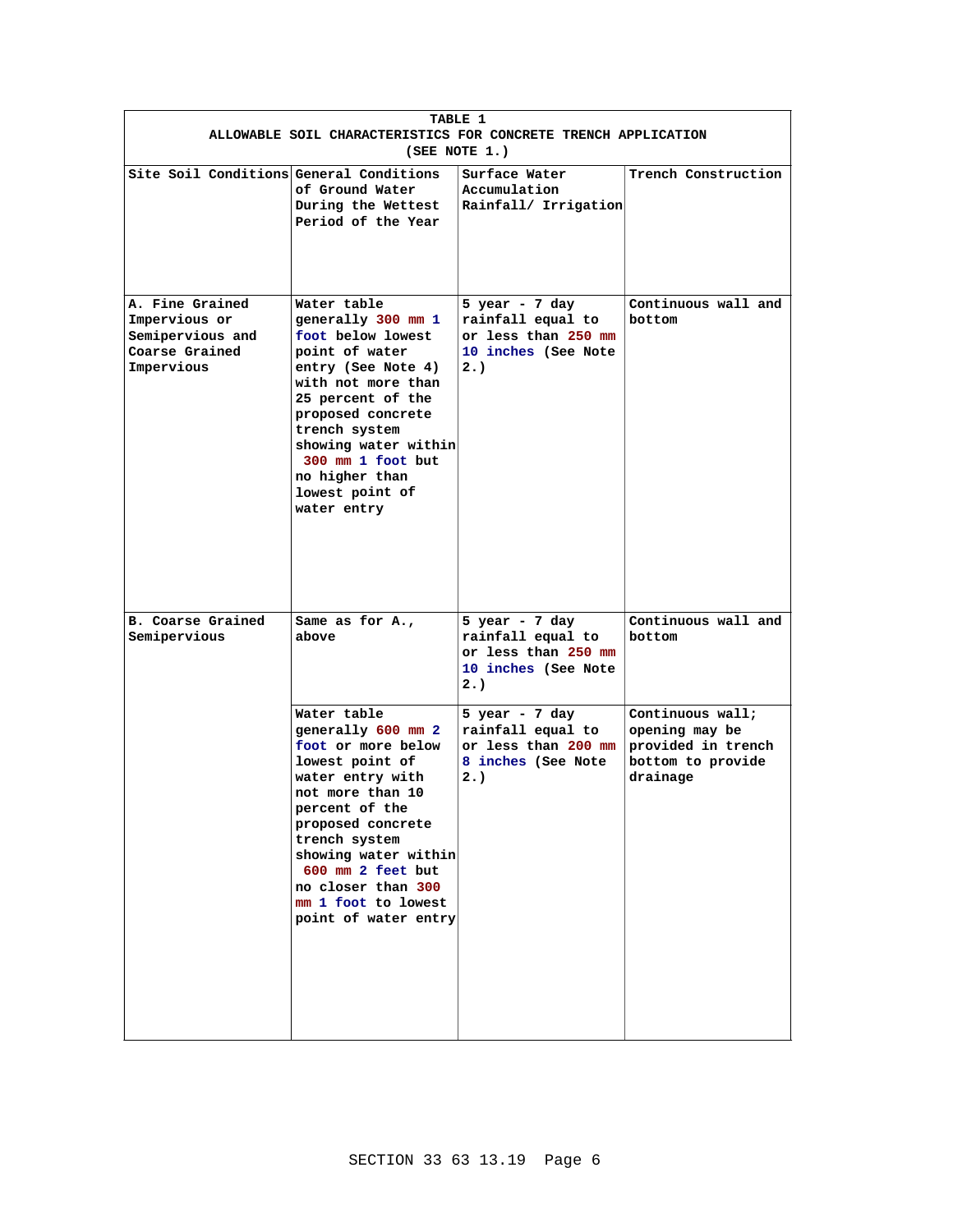| TABLE 1                                                                                                               |                                                             |                                                       |                                                                                                             |
|-----------------------------------------------------------------------------------------------------------------------|-------------------------------------------------------------|-------------------------------------------------------|-------------------------------------------------------------------------------------------------------------|
| ALLOWABLE SOIL CHARACTERISTICS FOR CONCRETE TRENCH APPLICATION                                                        |                                                             |                                                       |                                                                                                             |
|                                                                                                                       |                                                             | (SEE NOTE 1.)                                         |                                                                                                             |
| Site Soil Conditions General Conditions                                                                               | of Ground Water<br>During the Wettest<br>Period of the Year | Surface Water<br>Accumulation<br>Rainfall/ Irrigation | Trench Construction                                                                                         |
| C. Swelling Soils                                                                                                     | Same as for A.,<br>above (See Note 3.)                      | Same as for A.,<br>above                              | Same as for A.,<br>above plus design<br>of joint spacing<br>and joint details<br>to accommodate<br>movement |
| 1. Concrete trench systems will not be used if any of the conditions defined by<br>these criteria are exceeded.       |                                                             |                                                       |                                                                                                             |
| 2. As shown in U.S. Weather Bureau (USWB) Tech. Paper 40 and confirmed with<br>local data and local weather patterns. |                                                             |                                                       |                                                                                                             |
| Swelling soils are defined as those which experience large volume changes<br>3.<br>with changes in moisture content.  |                                                             |                                                       |                                                                                                             |
| Lowest point of water entry is defined as the joint between trench wall and<br>4.<br>trench bottom.                   |                                                             |                                                       |                                                                                                             |

**2. DESIGN: The design will be completed based on the following soil conditions:**

**a. Fine grained impervious soils. The highest groundwater level evident during the wettest period of the year should be a minimum of 300 mm 1 foot below the lowest point of water entry into the concrete trench system. The lowest point of entry is defined as the joint between the concrete trench wall and concrete trench bottom. The concrete trench bottom will be continuous with no openings. The above condition will allow the concrete trench to be constructed and will minimize potential infiltration of water into the trench. Open drainage ways, swales, or swampy/boggy areas will preclude use of a concrete trench system because of ground water level guidance in Table 1. The concrete trench system must be rerouted or regraded to bring the concrete trench out of the unsuitable conditions. The geotechnical engineer who performed the detailed site classification survey will provide regrading instructions and will select fill that will remain stable and will not be subject to future wash-outs.**

**b. Coarse grained semipervious/pervious soils. The groundwater level during the wettest period of the year should be at least 300 mm 1 foot below the lowest point of water entry into the concrete trench system. For a water table 300 to 600 mm 1 to 2 feet below the lowest point of water entry the criteria of paragraph 2.a., above apply.**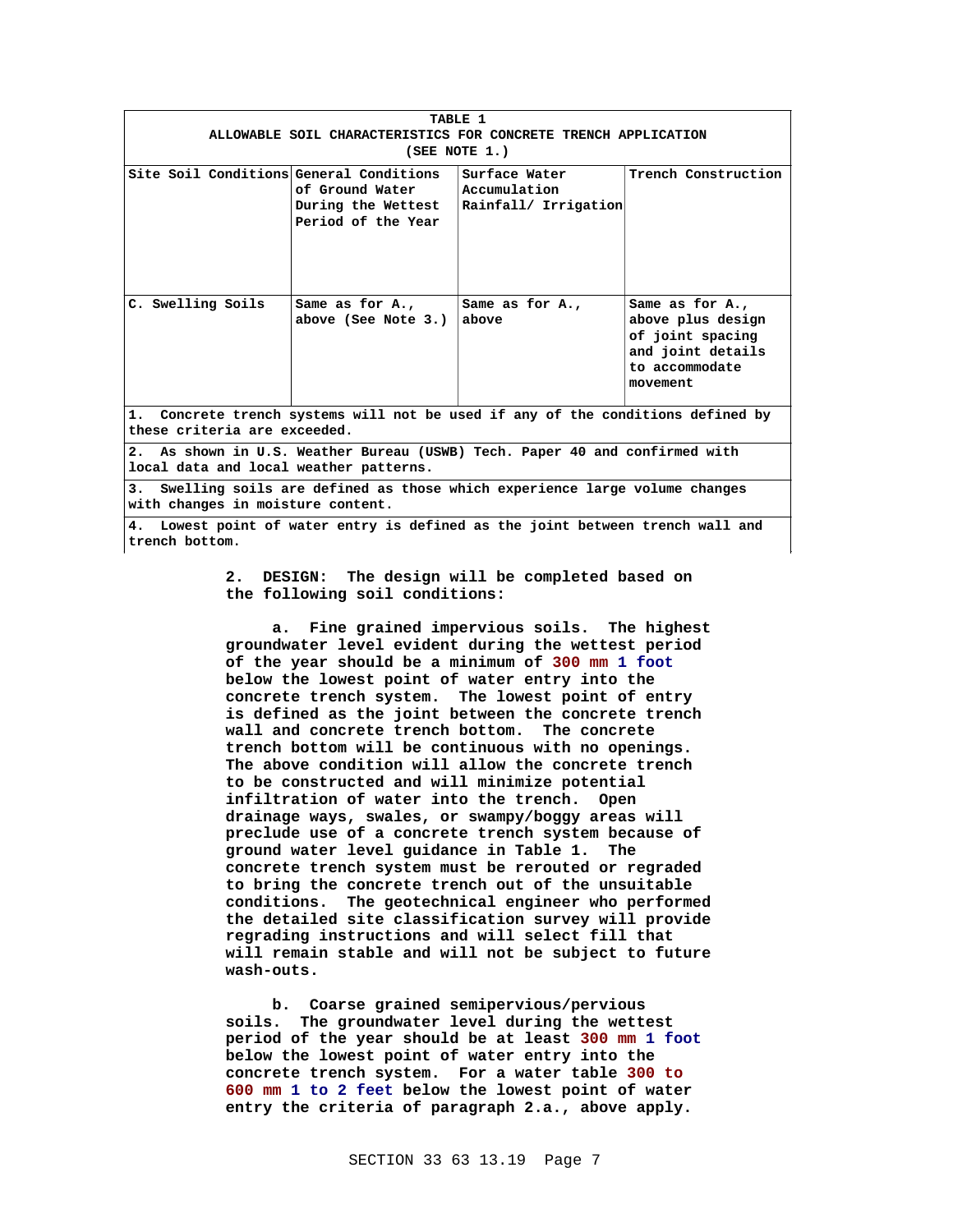**c. Swelling Soils with high swell potential. The design of the concrete trench system in materials having high swell potential will be in accordance with paragraph 2.a., above. Soils having a liquid limit (LL) greater than 50 and a plasticity index (PI) greater than 25 will require testing (consolidation swell) to determine the swell characteristics. When the results of the swell test indicate high swell potential, special considerations such as over excavation (width and depth) and replacement with nonexpansive fill, under-trench drainage system, or other methods of minimizing differential heave will be provided. The design of special features such as described above will be in accordance with instructions provided by the geotechnical engineer who performed the detailed site classification survey. Design of joint spacing and joint details to accommodate movements will be provided when required.**

**3. SETTLEMENT OF TRENCHES: Generally, settlement of concrete trenches will not be a problem since the unit load of the trench system will be similar to the existing unit overburden load. Backfill adjacent to the concrete trench must be compacted to prevent settlement which would create ponding. Positive slopes away from the concrete trench are required. Special care of backfill and compaction will be required where the system crosses existing streets to preclude settlement and cracking of the roadway adjacent to the trench from repeated traffic loads.**

**4. LOAD-BEARING QUALITIES: The soil in which the system will be installed should be investigated by an experienced geotechnical engineer responsible for other soils engineering work, and the location and nature of potential soils problems should be identified. Depending on the nature of the problem, the designer may choose to reroute the line, use a combination of concrete trench or aboveground low-profile systems, or elect to over-excavate and replace with nonexpansive fill.**

**5. CONCRETE TRENCH DESIGN: The concrete trench design will consist of poured concrete sides and floor with removable tops. Portions of the floor may be omitted at locations specified under course grained soils with water table 600 mm 2 feet or more below lowest point of water entry.**

**The depth of the concrete trench will be sufficient to provide adequate protection to the piping system and the floor of the trench must be sloped to provide adequate internal drainage, but in all cases will not be less than 150 mm 6 inches from the bottom surface of the suspended pipe insulation to the floor of the trench. There will also be a minimum of 75 mm 3 inches between the surface of the**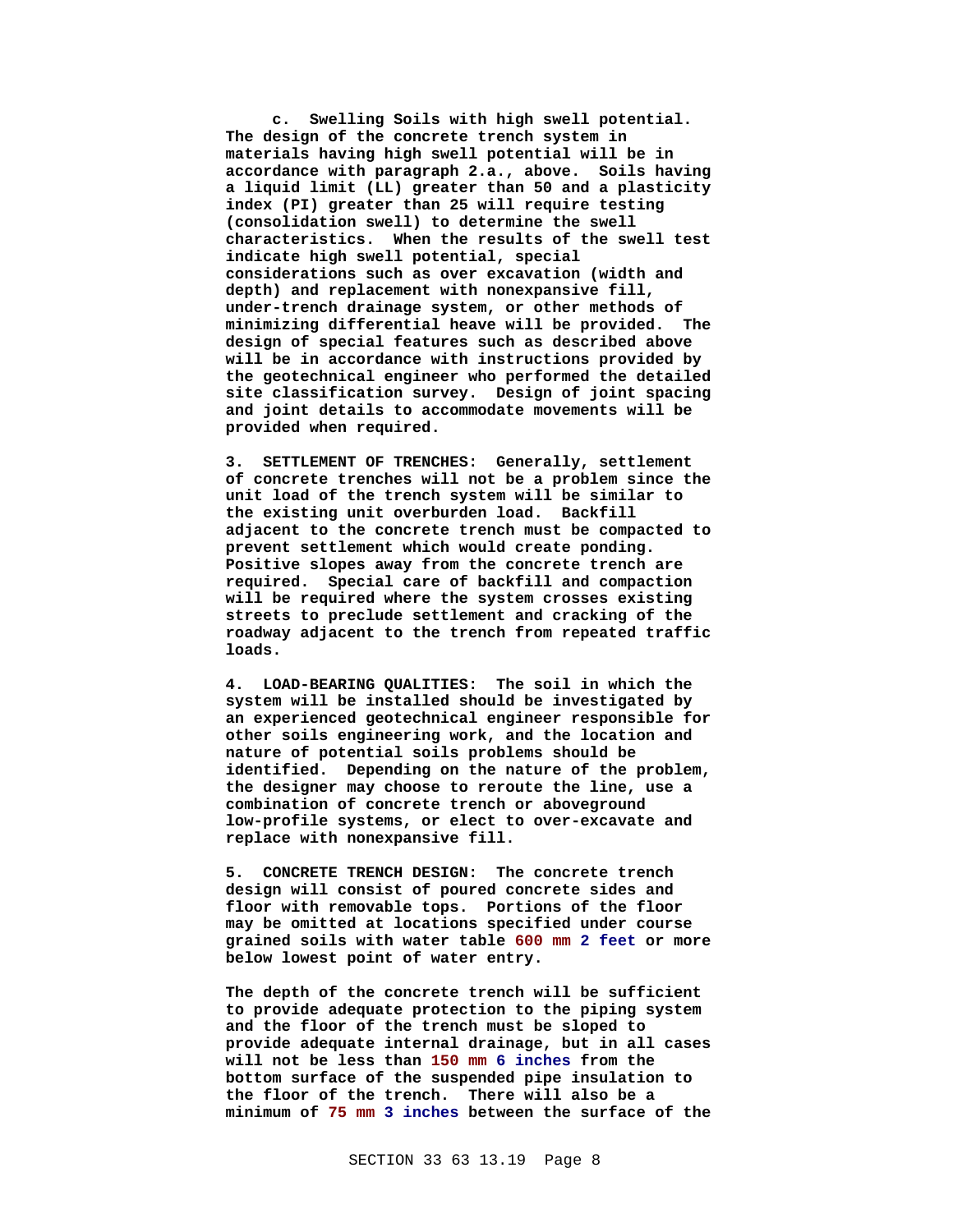**pipe insulation and the adjoining trench walls, and a minimum of 100 mm 4 inches between surfaces of adjacent pipe insulation.**

**For those instances where natural drainage cannot be provided (storm water drainage system at least 600 mm 2 feet below trench bottom at all times), a dual sump pump will be provided with failure annunciator. This signal will be tied-in to the EMCS system, if any.**

**The tops of the concrete trenches will serve as sidewalks, if practical, and will be removable by use of a forklift or backhoe. Earth must not cover the tops. Covers will be close tolerance fit with a maximum gap tolerance build up of 3 mm 1/8 inch from all causes.**

**The pipes will be supported within the trenches by pipe supports fastened to the walls. In no case will they be supported from either the floor of the trench or from the removable top. All noninsulated ferrous parts of the piping, piping support system, or equipment will be hot-dipped galvanized. The pipe hanger design must provide for adequate system expansion and contraction.**

**Use minimum of 25 mm 1 inch pipe size for piping in trench system with all joints welded. Smaller pipe sizes and screwed joints are allowable in valve manholes.**

**Provide the following information on the contract drawings for the concrete Trench System, as applicable: (1) dimension on all runs of pipe; (2) pipe support spacings; (3) pipe support spacing at changes in direction and changes in elevation (MSS SP-58 is not applicable); (4) elevations of the pipe along the systems path; (5) sizes of the pipe; (6) location of all valve manholes; (7) location and details of all expansion loops, Z-and L-bends; (8) location of pipe anchors; (9) how changes in pipe direction are made; (10) thickness of the insulation on the pipe; (11) concrete trench details; (12) final elevations of concrete trench; (13) profile of trench showing all existing utilities; (14) valve manhole dimensions; (15) valve manhole cover details, including manway access details; (16) how valve manholes are drained and vented; (17) sump pump piping details; (18) sump pump capacity; (19) locations of inspection ports; (20) include specific requirements for modification to existing and new electrical wiring, devices, or equipment (dedicated service for sump pump); (21) steam drip trap locations with access and capacities; (22) system pipe vent locations with access details; (23) steam main drip leg sizes; and (24) other pertinent information and details required to clearly show the intent of the Concrete Trench Heat Distribution**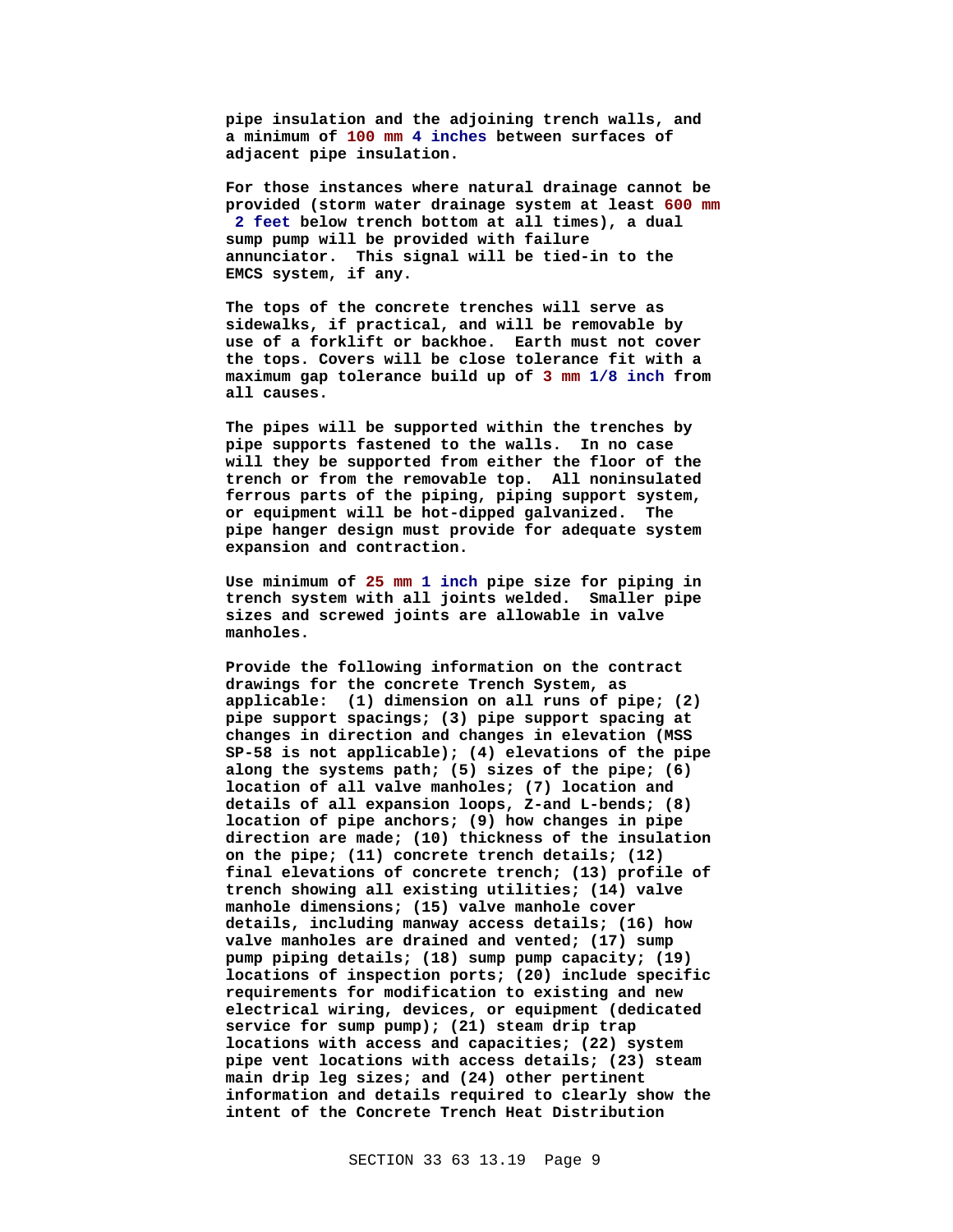System. Also, indicate any obstructions in the path of the distribution system that the Contractor may have to work around.

Provide and edit for the project all other guide specifications as applicable to the trench design, and include and edit for the project the following Sections: 31 00 00 EARTHWORK; 32 12 13 BITUMINOUS TACK AND PRIME COATS; 33 63 23 EXTERIOR ABOVEGROUND STEAM DISTRIBUTION; 33 71 01 OVERHEAD TRANSMISSION AND DISTRIBUTION; 33 71 02 UNDERGROUND ELECTRICAL DISTRIBUTION; 03 30 00 CAST-IN-PLACE CONCRETE; 05 05 23.16 STRUCTURAL WELDING; 07 13 53 ELASTOMERIC SHEET WATERPROOFING; 08 31 00 ACCESS DOORS AND PANELS; 09 90 00 PAINTS AND COATINGS; 40 05 13.96 WELDING PROCESS PIPING; 26 20 00 INTERIOR DISTRIBUTION SYSTEM; and others as applicable to the project. 

#### REFERENCES  $1.1$

#### 

NOTE: This paragraph is used to list the publications cited in the text of the guide specification. The publications are referred to in the text by basic designation only and listed in this paragraph by organization, designation, date, and title.

Use the Reference Wizard's Check Reference feature when you add a Reference Identifier (RID) outside of the Section's Reference Article to automatically place the reference in the Reference Article. Also use the Reference Wizard's Check Reference feature to update the issue dates.

References not used in the text will automatically be deleted from this section of the project specification when you choose to reconcile references in the publish print process. 

The publications listed below form a part of this specification to the extent referenced. The publications are referred to within the text by the basic designation only.

AMERICAN SOCIETY OF MECHANICAL ENGINEERS (ASME)

| <b>ASME B1.20.1</b> | $(2013; R 2018)$ Pipe Threads, General<br>Purpose (Inch)           |
|---------------------|--------------------------------------------------------------------|
| ASME B1.20.2M       | $(2006; R 2011)$ Pipe Threads, 60 Deq.<br>General Purpose (Metric) |
| <b>ASME B16.3</b>   | (2021) Malleable Iron Threaded Fittings,<br>Classes 150 and 300    |
| <b>ASME B16.5</b>   | (2020) Pipe Flanges and Flanged Fittings                           |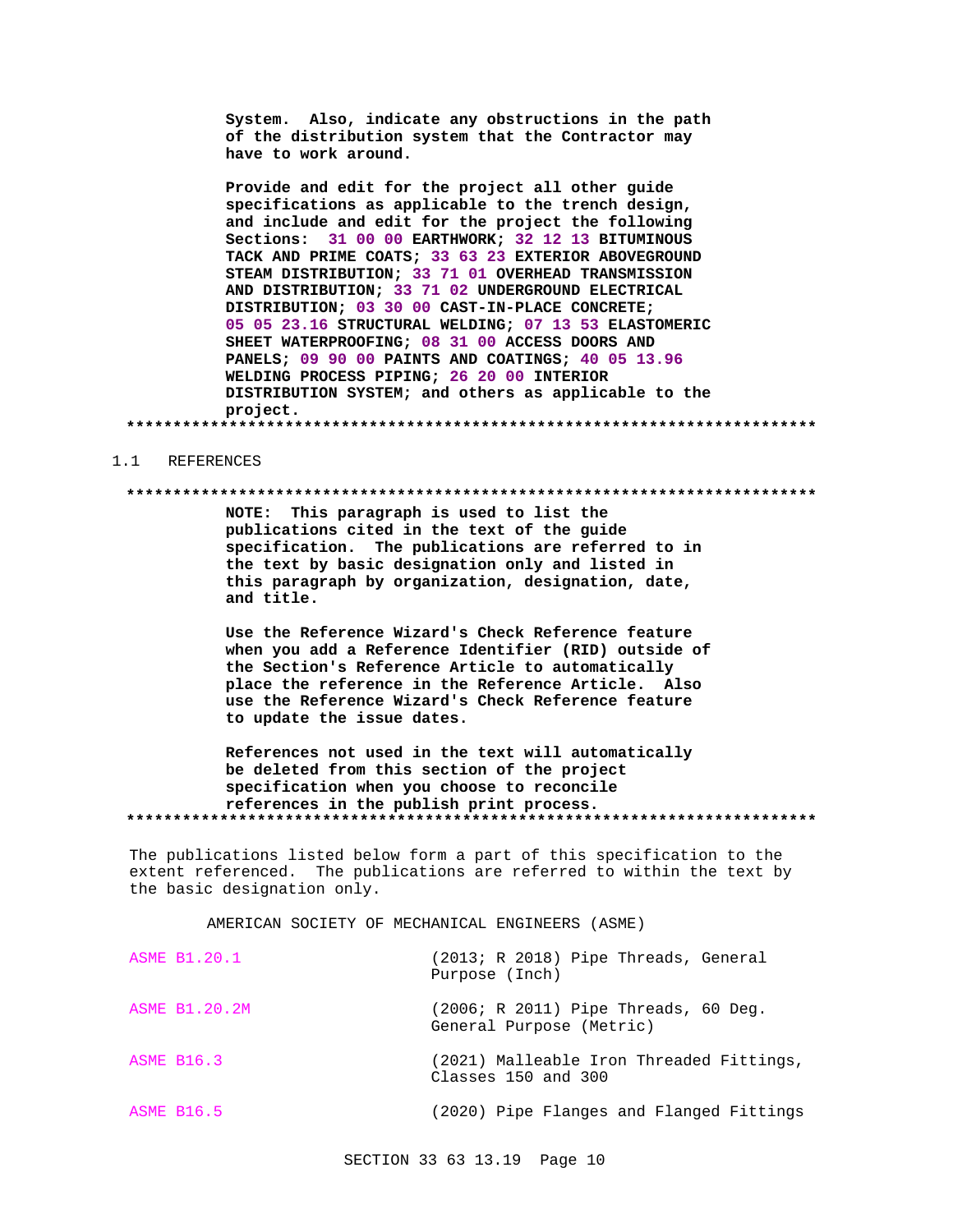NPS 1/2 Through NPS 24 Metric/Inch Standard

- ASME B16.9 (2018) Factory-Made Wrought Buttwelding Fittings
- ASME B16.11 (2016) Forged Fittings, Socket-Welding and Threaded
- ASME B16.34 (2021) Valves Flanged, Threaded and Welding End
- ASME B16.39 (2020) Standard for Malleable Iron Threaded Pipe Unions; Classes 150, 250, and 300
- ASME B31.1 (2020) Power Piping

ASME B40.100 (2013) Pressure Gauges and Gauge Attachments

ASME BPVC SEC VIII D1 (2019) BPVC Section VIII-Rules for Construction of Pressure Vessels Division 1

### ASTM INTERNATIONAL (ASTM)

| ASTM A47/A47M          | (1999; R 2018; E 2018) Standard<br>Specification for Ferritic Malleable Iron<br>Castings                                                     |
|------------------------|----------------------------------------------------------------------------------------------------------------------------------------------|
| ASTM A53/A53M          | (2020) Standard Specification for Pipe,<br>Steel, Black and Hot-Dipped, Zinc-Coated,<br>Welded and Seamless                                  |
| <b>ASTM A106/A106M</b> | (2019a) Standard Specification for<br>Seamless Carbon Steel Pipe for<br>High-Temperature Service                                             |
| <b>ASTM A123/A123M</b> | (2017) Standard Specification for Zinc<br>(Hot-Dip Galvanized) Coatings on Iron and<br>Steel Products                                        |
| <b>ASTM A234/A234M</b> | (2019) Standard Specification for Piping<br>Fittings of Wrought Carbon Steel and Alloy<br>Steel for Moderate and High Temperature<br>Service |
| ASTM A733              | (2016) Standard Specification for Welded<br>and Seamless Carbon Steel and Austenitic<br>Stainless Steel Pipe Nipples                         |
| ASTM B209              | (2014) Standard Specification for Aluminum<br>and Aluminum-Alloy Sheet and Plate                                                             |
| ASTM B209M             | (2014) Standard Specification for Aluminum<br>and Aluminum-Alloy Sheet and Plate (Metric)                                                    |
| ASTM B650              | (1995; R 2018) Standard Specification for<br>Electrodeposited Engineering Chromium<br>Coatings on Ferrous Substrates                         |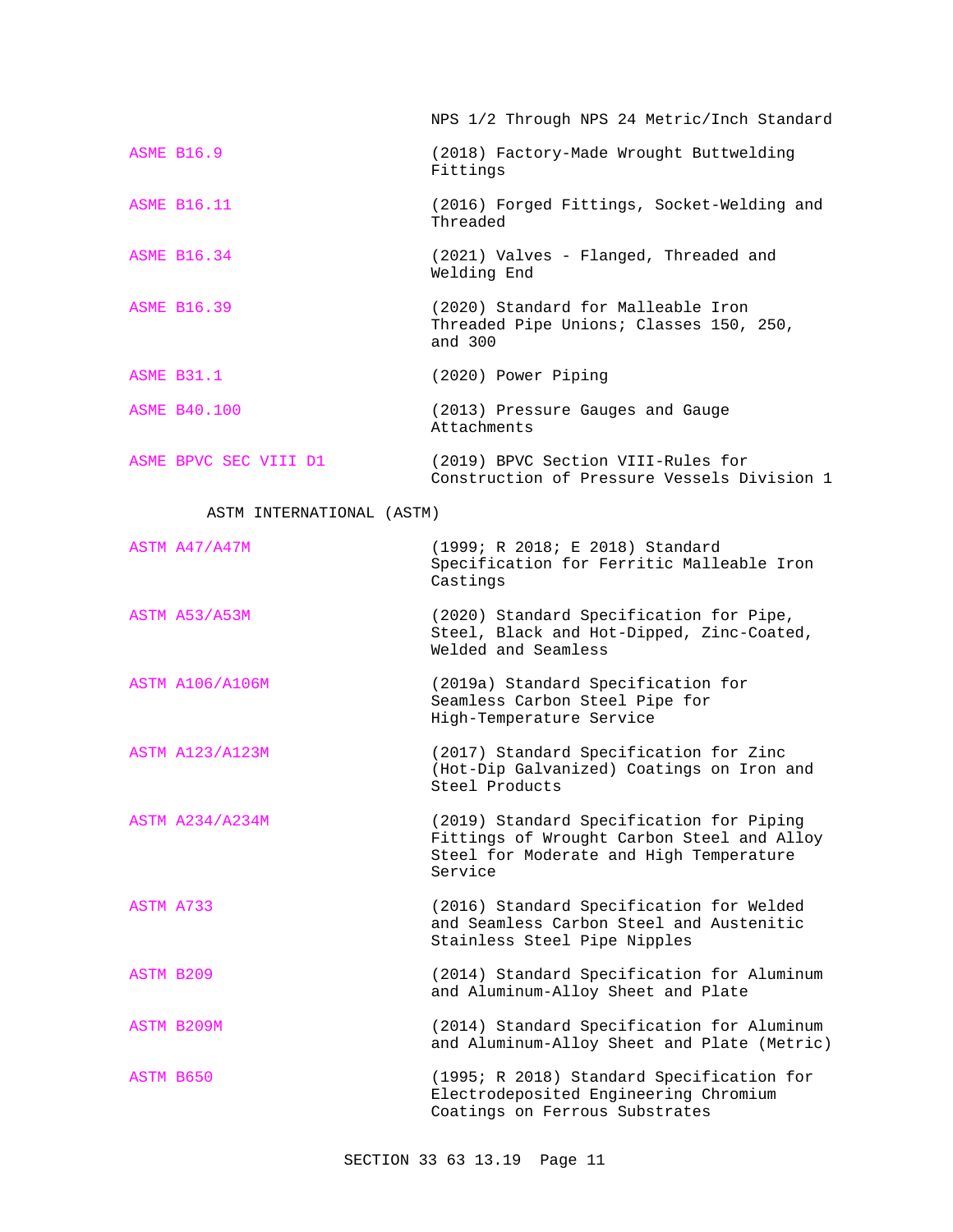| ASTM C533                                   | (2017) Standard Specification for Calcium<br>Silicate Block and Pipe Thermal Insulation                                                                                                                      |
|---------------------------------------------|--------------------------------------------------------------------------------------------------------------------------------------------------------------------------------------------------------------|
| ASTM C547                                   | (2019) Standard Specification for Mineral<br>Fiber Pipe Insulation                                                                                                                                           |
| ASTM C552                                   | (2021a) Standard Specification for<br>Cellular Glass Thermal Insulation                                                                                                                                      |
| <b>ASTM C920</b>                            | (2018) Standard Specification for<br>Elastomeric Joint Sealants                                                                                                                                              |
| ASTM D1056                                  | (2020) Standard Specification for Flexible<br>Cellular Materials - Sponge or Expanded<br>Rubber                                                                                                              |
| ASTM F1139                                  | (1988; R 2019) Steam Traps and Drains                                                                                                                                                                        |
|                                             | EXPANSION JOINT MANUFACTURERS ASSOCIATION (EJMA)                                                                                                                                                             |
| EJMA Stds                                   | (2015) (10th Ed) EJMA Standards                                                                                                                                                                              |
| INDUSTRY (MSS)                              | MANUFACTURERS STANDARDIZATION SOCIETY OF THE VALVE AND FITTINGS                                                                                                                                              |
| MSS SP-25                                   | (2018) Standard Marking System for Valves,<br>Fittings, Flanges and Unions                                                                                                                                   |
| MSS SP-45                                   | (2020) Bypass and Drain Connections                                                                                                                                                                          |
| MSS SP-58                                   | (2018) Pipe Hangers and Supports -<br>Materials, Design and Manufacture,<br>Selection, Application, and Installation                                                                                         |
| MSS SP-80                                   | (2019) Bronze Gate, Globe, Angle and Check<br>Valves                                                                                                                                                         |
| NATIONAL FIRE PROTECTION ASSOCIATION (NFPA) |                                                                                                                                                                                                              |
| NFPA 70                                     | (2020; ERTA 20-1 2020; ERTA 20-2 2020; TIA<br>$20-1;$ TIA $20-2;$ TIA $20-3;$ TIA $20-4)$<br>National Electrical Code                                                                                        |
| SOCIETY FOR PROTECTIVE COATINGS (SSPC)      |                                                                                                                                                                                                              |
| SSPC SP 10/NACE No. 2                       | (2015) Near-White Blast Cleaning                                                                                                                                                                             |
| 1.2<br><b>SUBMITTALS</b>                    |                                                                                                                                                                                                              |
|                                             |                                                                                                                                                                                                              |
| <b>NOTE:</b>                                | Review submittal description (SD) definitions<br>in Section 01 33 00 SUBMITTAL PROCEDURES and edit<br>the following list, and corresponding submittal<br>$it$ ang in the text to reflect enly the qubmittels |

**items in the text, to reflect only the submittals required for the project. The Guide Specification technical editors have classified those items that require Government approval, due to their complexity or criticality, with a "G." Generally, other**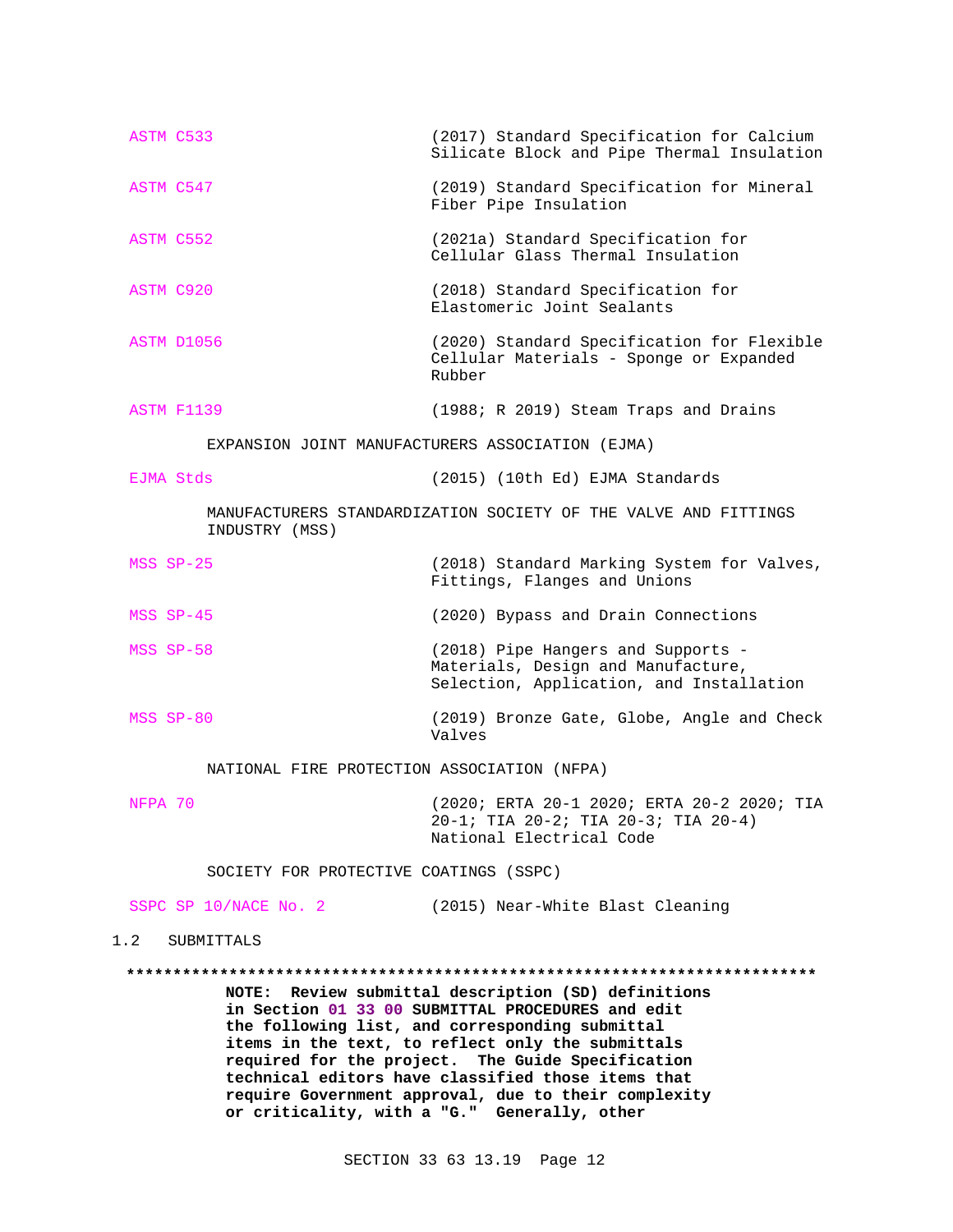submittal items can be reviewed by the Contractor's Quality Control System. Only add a "G" to an item, if the submittal is sufficiently important or complex in context of the project.

For Army projects, fill in the empty brackets following the "G" classification, with a code of up to three characters to indicate the approving authority. Codes for Army projects using the Resident Management System (RMS) are: "AE" for Architect-Engineer; "DO" for District Office (Engineering Division or other organization in the District Office); "AO" for Area Office; "RO" for Resident Office; and "PO" for Project Office. Codes following the "G" typically are not used for Navy, Air Force, and NASA projects.

The "S" classification indicates submittals required as proof of compliance for sustainability Guiding Principles Validation or Third Party Certification and as described in Section 01 33 00 SUBMITTAL PROCEDURES.

Choose the first bracketed item for Navy, Air Force and NASA projects, or choose the second bracketed item for Army projects. 

Government approval is required for submittals with a "G" or "S" classification. Submittals not having a "G" or "S" classification are [for Contractor Quality Control approval.][for information only. When used, a code following the "G" classification identifies the office that will review the submittal for the Government.] Submit the following in accordance with Section 01 33 00 SUBMITTAL PROCEDURES:

SD-02 Shop Drawings

Heat Distribution System

SD-03 Product Data

Spare Parts

Support of the Equipment

SD-04 Samples

Insulation

SD-05 Design Data

Expansion Loop Insulation Method; G[, [\_\_\_]]

SD-06 Test Reports

Tests

SD-07 Certificates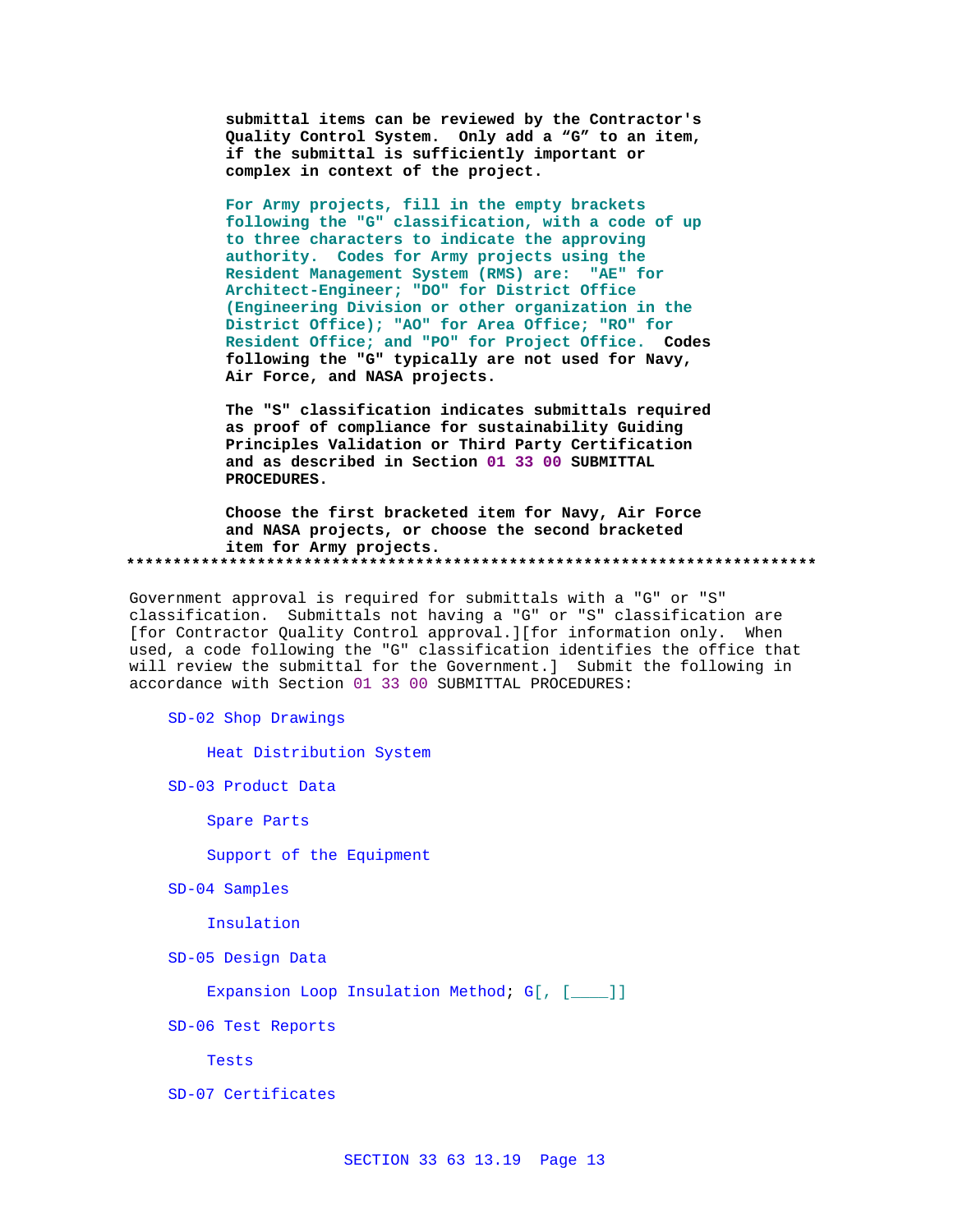### Flange Gasket Kits

## SD-10 Operation and Maintenance Data

Maintenance; G[, [\_\_\_]]

#### 1.3 DELIVERY, STORAGE, AND HANDLING

Store all materials and equipment delivered and placed in storage with protection from the weather; excessive humidity and excessive temperature variation; and dirt, dust, or other contaminants.

#### 1.4 EXTRA MATERIALS

Submit spare parts data for each different item of material and equipment specified, after approval of the related submittals and not later than the start of the field tests. Include in the data a complete list of parts and supplies and source of supply.

### PART 2 PRODUCTS

### 2.1 GENERAL REQUIREMENTS

## 2.1.1 Standard Products

Provide materials and equipment which are the standard products of a manufacturer regularly engaged in the manufacture of such products and that essentially duplicate items that have been in satisfactory use for at least 2 years prior to bid opening.

Equipment items must be supported by service organizations. Submit a certified list of qualified permanent service organizations for support of the equipment which includes their addresses and qualifications. These service organizations must be reasonably convenient to the equipment installation and able to render satisfactory service to the equipment on a regular and emergency basis during the warranty period of the contract.

### 2.1.2 Nameplates

Ensure each major item of equipment such as sump pumps, motors, steam traps, and pressure reducing valves is provided with the manufacturer's name, address, type or style, model or serial number, and catalog number on a plate secured to the item of equipment.

#### 2.1.3 Asbestos Prohibition

Asbestos and asbestos-containing products are not allowed.

#### 2.1.4 Electrical Work

Provide motors, manual or automatic motor control equipment, and protective or signal devices required for the operation specified under this section in accordance with NFPA 70 and Section 33 71 02 UNDERGROUND ELECTRICAL DISTRIBUTION.

# 2.2 PIPING AND FITTINGS

Unless otherwise specified, provide all pipe, fittings, valves, and piping accessories conforming to the requirements of ASME B31.1, and be the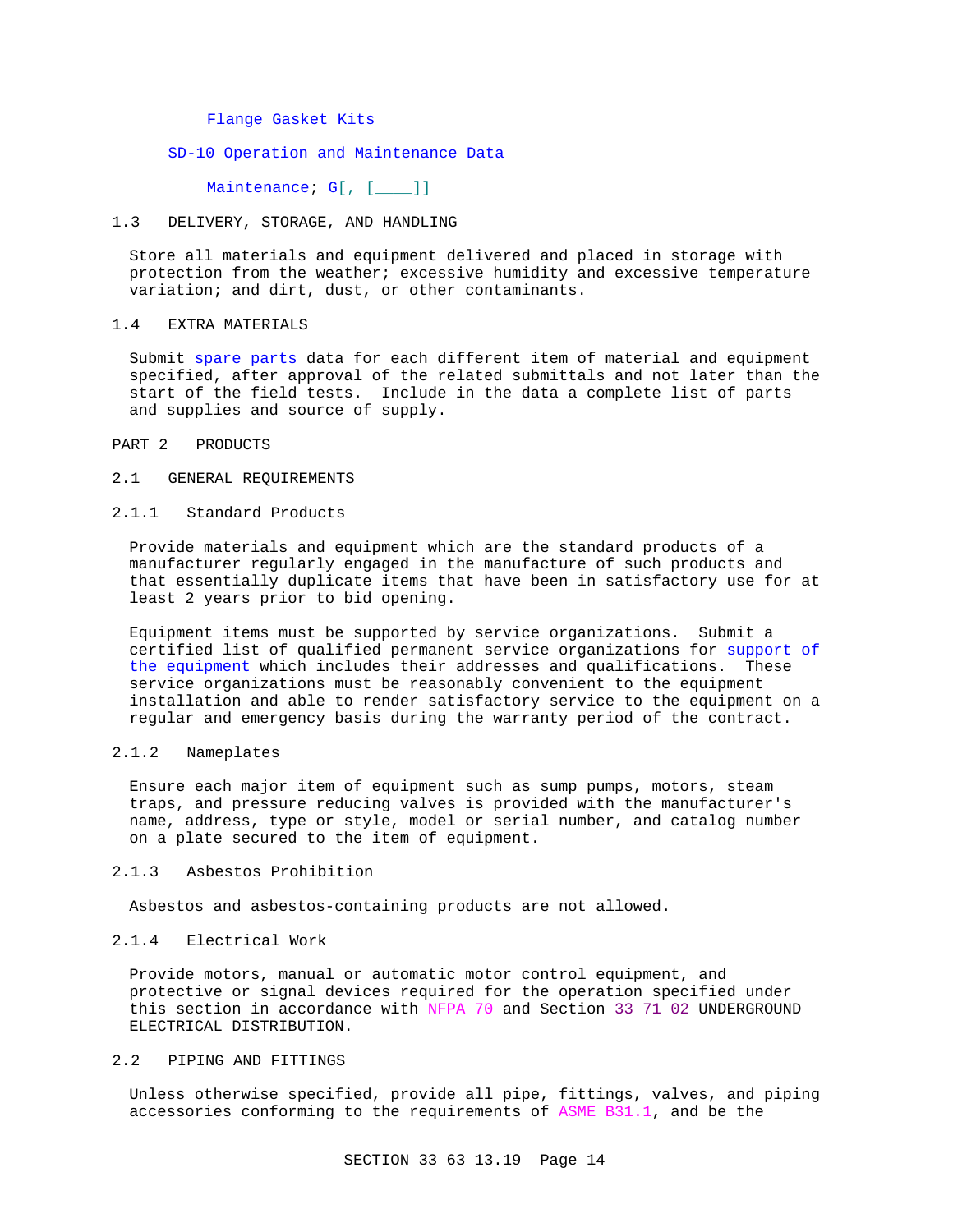proper type, class, and grade for pressure and temperature of the heating medium.

# 2.2.1 Steel Pipe

Provide steel pipe 50 mm 2 inches in diameter and larger that are seamless or electric-resistance welded conforming to ASTM A53/A53M, Grade B, Type E or S; or to ASTM A106/A106M, Grade B. Provide steel pipe 40 mm 1-1/2 inches in diameter and smaller that are seamless conforming to ASTM A106/A106M, Grade B. Provide condensate piping, gauge piping, and piping 19 mm 0.75 inch in diameter and smaller that are extra strong. Provide all other pipe that are standard weight.

# 2.2.1.1 Nipples

Provide nipples conforming to ASTM A733 as required to match adjacent piping.

### 2.2.1.2 Steel Flanges

# **\*\*\*\*\*\*\*\*\*\*\*\*\*\*\*\*\*\*\*\*\*\*\*\*\*\*\*\*\*\*\*\*\*\*\*\*\*\*\*\*\*\*\*\*\*\*\*\*\*\*\*\*\*\*\*\*\*\*\*\*\*\*\*\*\*\*\*\*\*\*\*\*\*\* NOTE: Use not less than Class 150 for steam up to 862 kPa 125 psig, not less than Class 300 for steam 863 to 1724 kPa 126 to 250 psig, and for high temperature hot water. \*\*\*\*\*\*\*\*\*\*\*\*\*\*\*\*\*\*\*\*\*\*\*\*\*\*\*\*\*\*\*\*\*\*\*\*\*\*\*\*\*\*\*\*\*\*\*\*\*\*\*\*\*\*\*\*\*\*\*\*\*\*\*\*\*\*\*\*\*\*\*\*\*\***

Provide steel flanges conforming to ASME B16.5 Class [150] [and] [or] [300] and matching valves or flanged fittings on which used. Ensure flanges have the manufacturer's trademark affixed in accordance with MSS SP-25 so as to permanently identify the manufacturer.

# 2.2.1.3 Pipe Threads

Provide pipe threads conforming to ASME B1.20.2M ASME B1.20.1. Pipe threads may be used only on pipe 19 mm 0.75 inch or smaller.

## 2.2.2 Fittings

Provide fittings, valves, flanges and unions that have the manufacturer's trademark affixed in accordance with MSS SP-25 so as to permanently identify the manufacturer.

# 2.2.2.1 Welded Fittings

Provide welded fittings conforming to ASTM A234/A234M, buttwelded or socket welded, standard weight or extra strong, as required to match connecting piping. Provide buttwelded fittings conforming to ASME B16.9, and socket welded fittings conforming to ASME B16.11.

# 2.2.2.2 Malleable Iron Fittings

Provide fittings conforming to ASME B16.3, ASTM A47/A47M, class as required to match connecting piping.

# 2.2.2.3 Unions

Provide unions conforming to ASME B16.39 as required to match adjacent piping.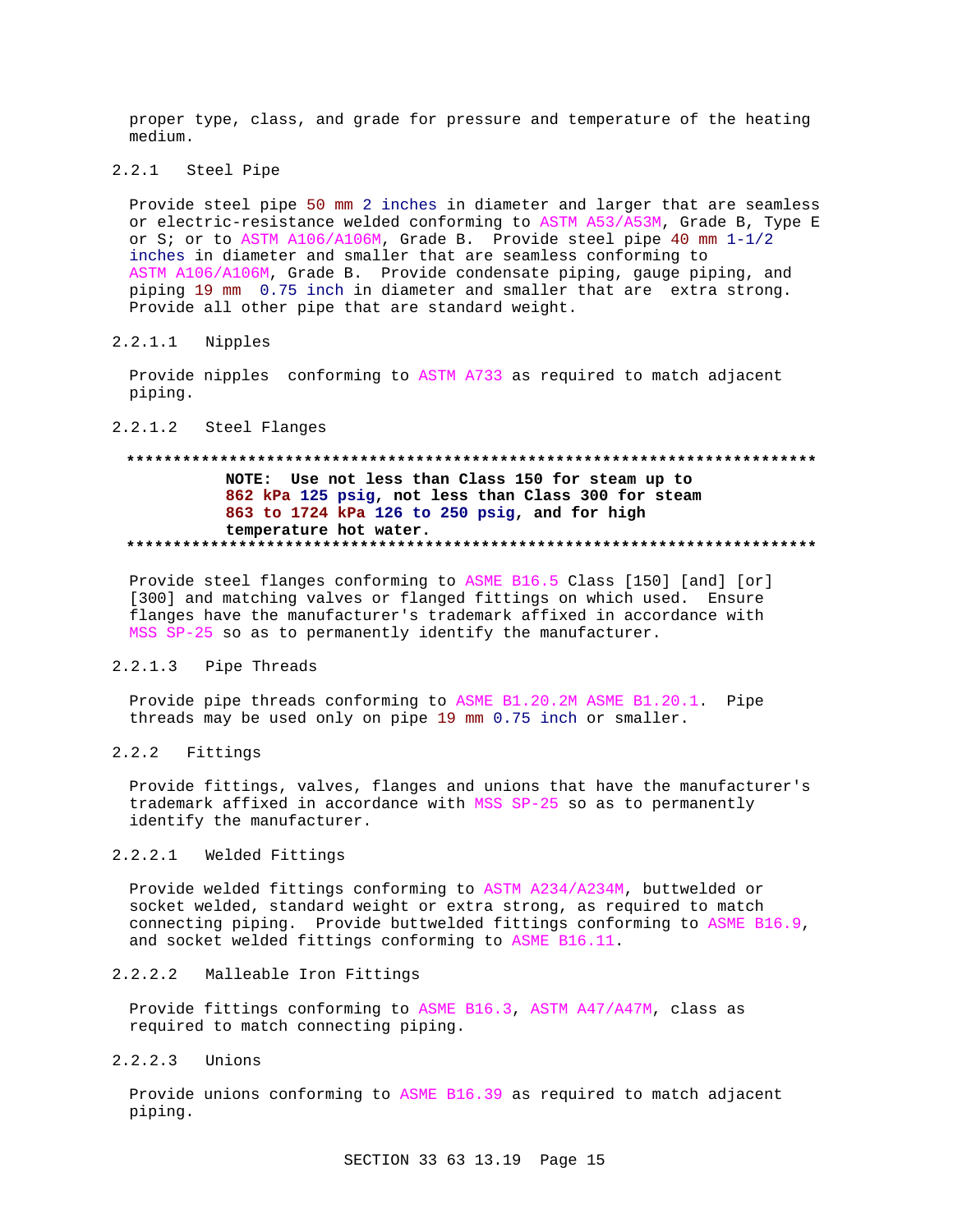#### Insulating Flanges and Dielectric Waterways  $2.2.3$

#### 

NOTE: Where dissimilar metals are to be joined, or when connecting to cathodically protected systems, electrically insulating flanges or dielectric waterways will be provided.

For flanges, use not less than Class 150 for up to 862 kPa 125 psig steam, not less than Class 300 for 863 to 1724 kPa 126 to 250 psig steam, and for high temperature hot water. Gaskets must have the following characteristics: (1) Impermeability with respect to the fluid/gas contained by the system; (2) Chemical stability with respect to the fluid/gas contained by the system; (3) Sufficient deformability so as to flow into the imperfections on the seating surfaces and provide intimate contact between the gasket and these surfaces; (4) Thermal stability with respect to the fluid/gas contained by the system; (5) Sufficient resiliency so as to support an adequate portion of the applied load when joint movements are not completely eliminated by the system design; (6) Sufficient strength to resist crushing under the applied load and blow-out under the system pressure; (7) Contain no products that could contaminate the fluid/gas contained by the system; (8) Contain no products that could cause corrosion of the seating surfaces; (9) Able to maintain integrity during handling and installation; (10) Able to be readily removed at the time of replacement; (11) Must have a sufficiently high dielectric strength; (12) Gaskets containing metallic graphite or wire cannot be used for this application; and (13) Must not contain asbestos. 

Submit certificate from the material supplier of the electrically insulating flange gasket kits stating that the supplied material meets specified requirements and that provides evidence that satisfactory operating requirements have been met, before the materials are delivered. Certificate must be signed by an official authorized to certify in behalf of material supplier or product manufacturer and must identify quantity and date or dates of shipment or delivery to which the certificates apply. Install insulating flanges or flange gasket kits at every pipe connection from the trench system to an underground system and at dissimilar metals. Provide a kit consisting of a flange gasket, bolt sleeves, and one insulating washer and one steel washer for both ends of each bolt. Ensure the gasket kits are capable of electrically isolating the pipe at the pressure and temperature of the heating medium at the point of application. Material of the type being used must have been installed in an installation which has been satisfactorily operating for not less than 2 years. Ensure that these kits are provided and properly installed according to manufacturer published instructions as indicated. Provide dielectric waterways with temperature and pressure rating equal to or greater than that specified for the connecting piping used for joining dissimilar metals, 19 mm 0.75 inch and smaller threaded pipe. Ensure waterways have metal connections on both ends suited to match connecting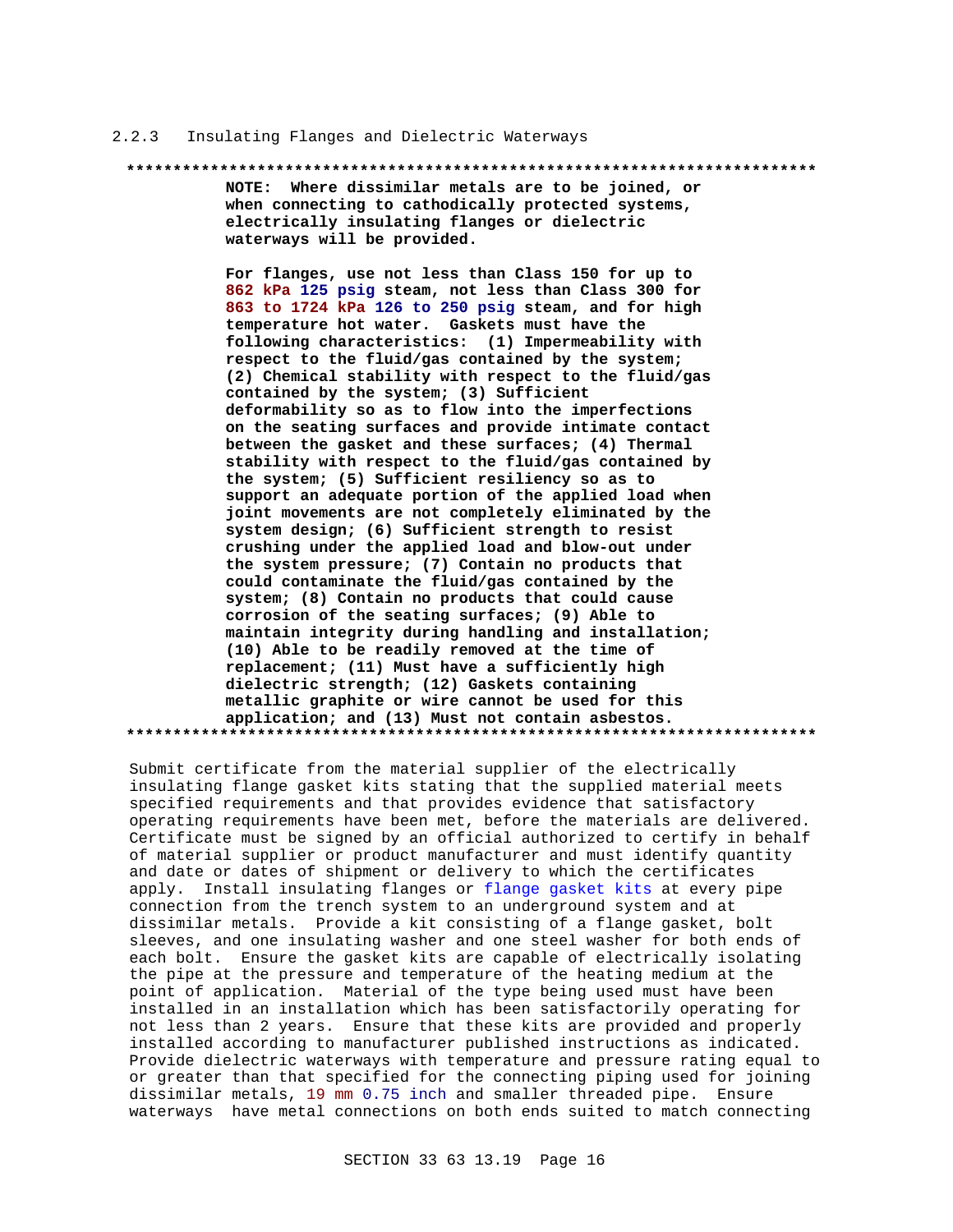piping. Provide dielectric waterways internally lined with an insulator specifically designed to prevent current flow between dissimilar metals. Ensure dielectric flanges meet the performance requirements described herein for dielectric waterways.

#### $2.3$ **VALVES**

#### 

NOTE: Select the appropriate valves for the operating temperatures and pressures of all systems in the project. Delete valve types not included in project.

Use not less than Class 150 for up to 862 kPa 125 psig steam, not less than Class 300 for 863 to 1724 kPa 126 to 250 psig steam, and for high temperature hot water. For isolation and shutoff, use gate valves only. Steam pressure reducing valves are not normally part of the system. If needed, designer should refer to Section 23 52 30.01 10 CENTRAL COAL-FIRED STEAM-GENERATING SYSTEM. 

Unless otherwise specified, provide valves that comply with the material, fabrication, and operating requirements of ASME B31.1. Provide valves suitable for the temperature and pressure requirements of the system on which used. Provide valves for [steam] [hot water] conforming to ASME B31.1 Class [150] [and] [or] [300], as suitable for the application. [Provide valves for condensate services conforming to ASME B31.1 Class 150.] Provide valves 150 mm 6 inches and larger with a 25 mm 1 inch minimum gate or globe [integral] bypass valve sized in conformance with MSS SP-45. Provide valves that have the manufacturer's trademark.

#### $2.3.1$ Steel Valves

Provide globe, gate, angle, and check valves conforming to the requirements of ASME B16.34 and ASME B31.1 for the temperature and pressure requirements of the system. Provide gate valves 65 mm 2-1/2 inches and smaller with a rising stem. Provide gate valves 80 mm 3 inches and larger with an outside screw and yoke.

- $2.3.2$ Bronze Valves
- $2.3.2.1$ Globe, Gate, and Angle Valves

Provide globe, gate, and angle valves conforming to requirements of MSS SP-80.

#### $2, 3, 2, 2$ Check Valves

Provide check valves conforming to the requirements of MSS SP-80.

#### $2.3.3$ Packing

Provide valves with packing that does not contain asbestos. Provide valve stem packing that is die-formed, ring type specifically designated as suitable for the temperature and pressure of the service and compatible with the fluid in the system. Provide packing rings that are polytetrafluoroethylene with minimum 50 percent graphite filament top and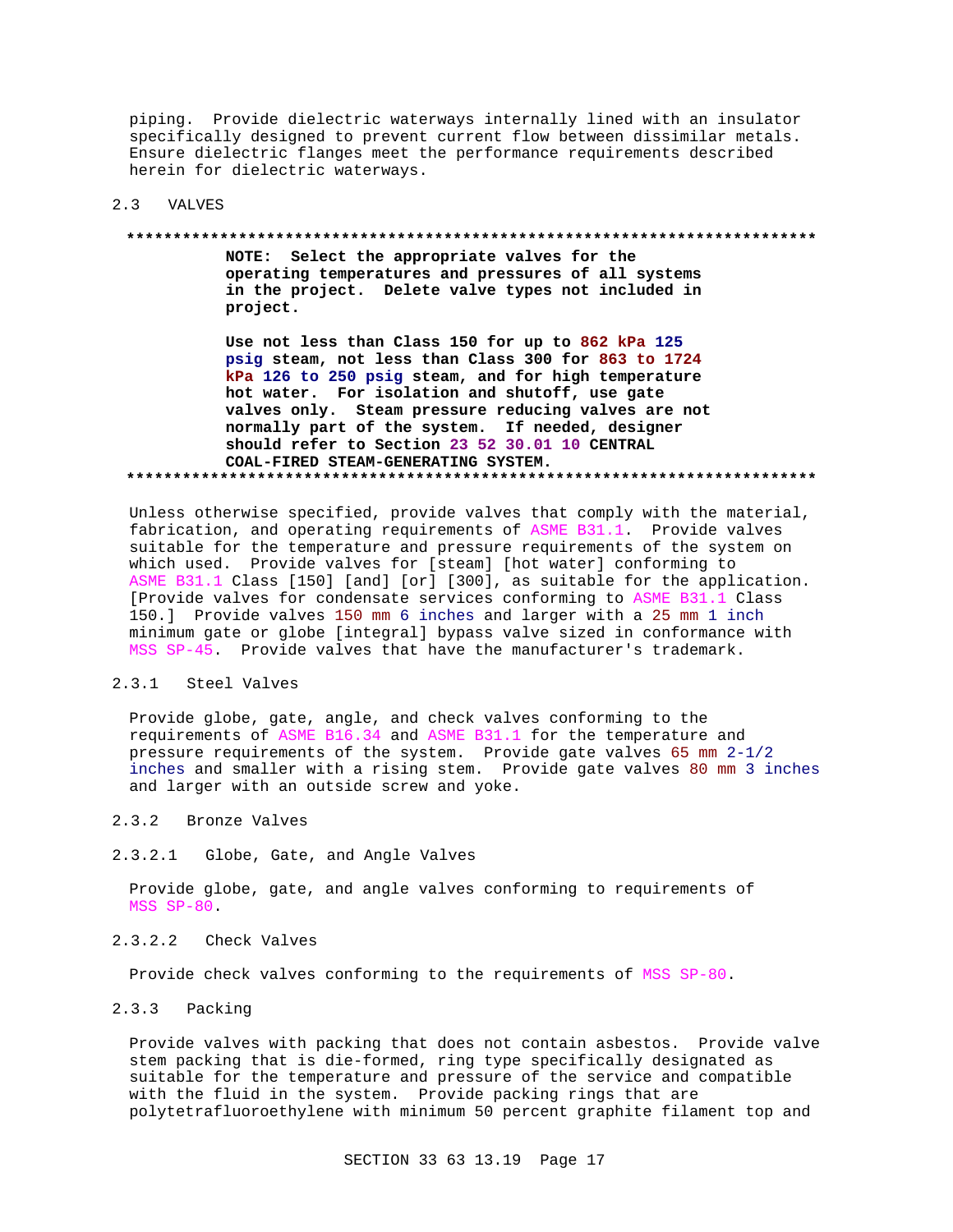bottom rings. Provide valves 40 mm  $1-1/2$  inches and smaller that have four or five packing rings. Provide valves 50 mm 2 inches and larger with at least six packing rings. Spiral or continuous packing will not be<br>acceptable. Provide a metal insert having proper clearance around the valve stem at the bottom of the stuffing box and acting as a base for the packing material. Provide packing glands furnished with a liner of noncorrosive material and one piece construction with provisions for not less than two bolts for packing adjustment.

 $2.4$ STEAM TRAPS

#### 

NOTE: The following paragraphs are applicable to steam systems only. Only these two types will be used. A schedule of steam trap selections will be shown on the drawings.

Trap capacity (kg per hour (pounds per hour during normal operation), pressure drop kPa psi, and pressure rating kPa psi of each trap will be included in this schedule. Show on drawings a vent valve or test valve connection downstream of traps for test of trap operation, a strainer ahead of trap, a check valve in outlet piping, and shut-off valves on both sides of trap for trap changeout. A means of bypassing the trap must be provided for system warm-up.

Provide class of trap bodies suitable for a working pressure of not less than 1.5 times the steam supply pressure, but not less than 1.38 MPa 200 psi, and traps capable of operation under a steam-supply pressure as indicated with trap capacities as shown when operating under the specified working conditions. Provide traps that fail open.

#### $2.4.1$ Bucket Traps

Provide inverted-bucket type bucket traps with automatic air discharge conforming to ASTM F1139.

#### $2.4.2$ Thermostatic Traps

NOTE: Specify thermostatic traps where the trap location is subject to freezing. Style B traps are bimetallic element traps. 

Provide thermostatic type thermostatic traps with bimetallic element automatic air discharge conforming to ASTM F1139.

#### $2.5$ STRAINERS

### NOTE: Delete for high temperature water systems.

Provide basket or Y-type strainers with connections the same size as the pipe lines in which the connections are installed. Provide heavy and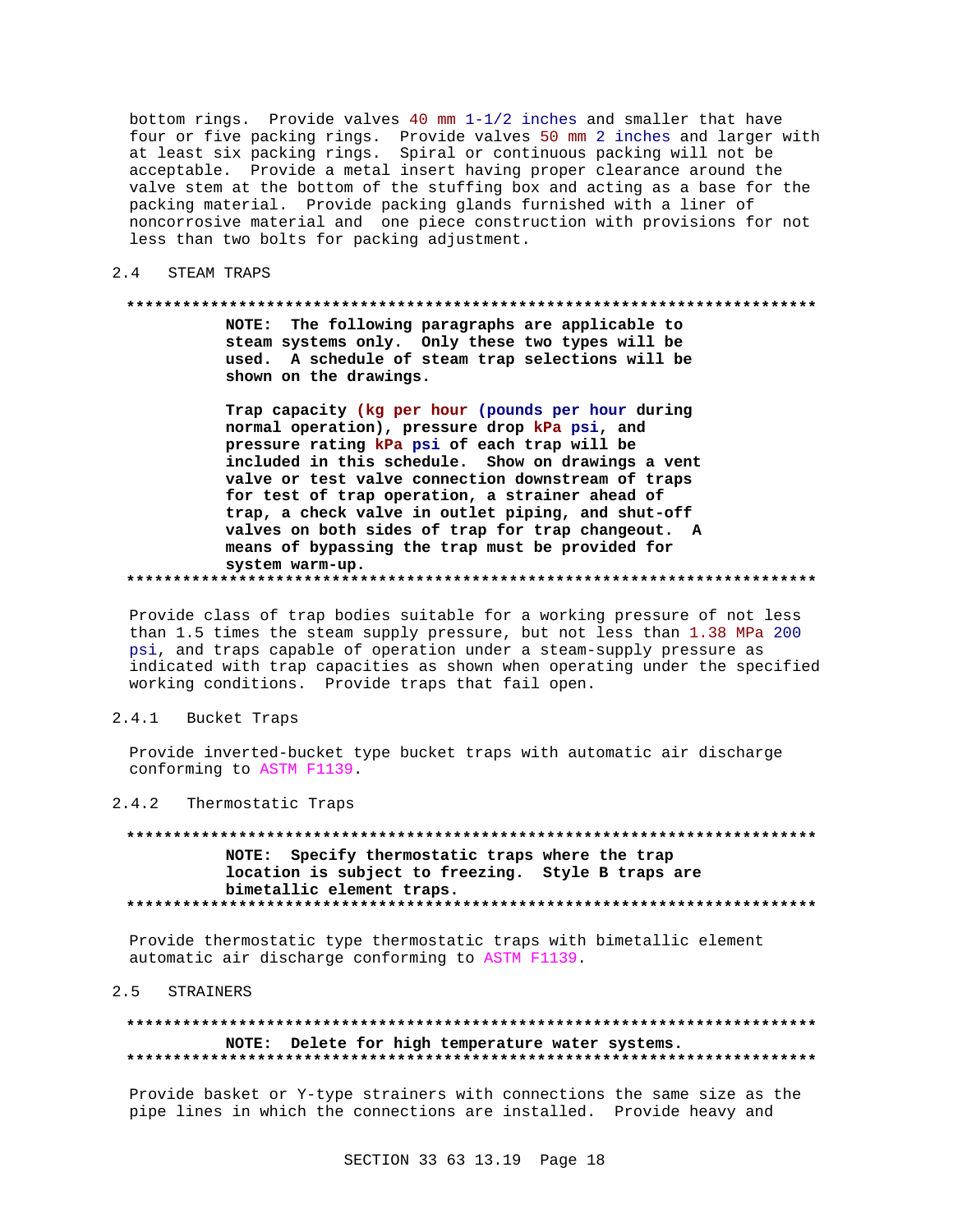durable strainer bodies of cast steel with bottoms drilled and plugged suitable for service temperatures and pressures utilized with arrows clearly cast on the sides to indicate the direction of flow. Each strainer is equipped with an easily removable cover and sediment basket with the body or bottom opening equipped with nipple and gate valve for blowdown. Provide 0.6350 mm 0.025 inch thick stainless steel, Monel or sheet brass strainer basket with small perforations of sufficient number to provide a net free area at least 2.5 times the area of the entering pipe. Provide cast steel bodies and stainless or Monel baskets for high temperature hot water systems.

## 2.6 PRESSURE GAUGES

### NOTE: Delete if not required.

Provide pressure gauges conforming to ASME B40.100 with a minimum dial size of 110 mm  $4-1/4$  inches, a throttling type needle valve or a pulsation dampener, and shut-off valve.

#### $2.7$ THERMOMETERS

### NOTE: Delete if not required.

Do not provide thermometers containing mercury.

## 2.7.1 Liquid in Glass

Provide liquid in glass type thermometer with well and separable corrosion-resistant steel socket. Provide thermometer on insulated pipe with an insulation stand-off provision. Provide thermometer with minimum scale length of 178 mm 7 inches.

#### $2.7.2$ Dial

Provide a dial type thermometer with a dial size of 90 mm 3.5 inches in diameter with stainless steel case, remote-type bulb or direct-type bulb as applicable, with an accuracy of plus or minus 1 degree C 2 degrees F and white face with black digits graduated in 1 degree C 2 degrees F increments. Provide thermometer wells of the separable socket type for each thermometer with direct-type bulb.

#### $2R$ INSULATION AND JACKETING

#### Insulation for Piping in Concrete Trenches  $2.8.1$

Provide molded calcium silicate insulation for all piping, fittings, and valves conforming to ASTM C533, Type I, or molded mineral fiber insulation conforming to ASTM C547, Class 2, or cellular glass insulation conforming to ASTM C552. Provide factory or field applied insulation. Other than FOAMGLAS, do not use laminated construction in thicknesses less than 102 mm 4 inches. Provide insulation on piping in concrete trenches covered with aluminum or nonmetallic jacket.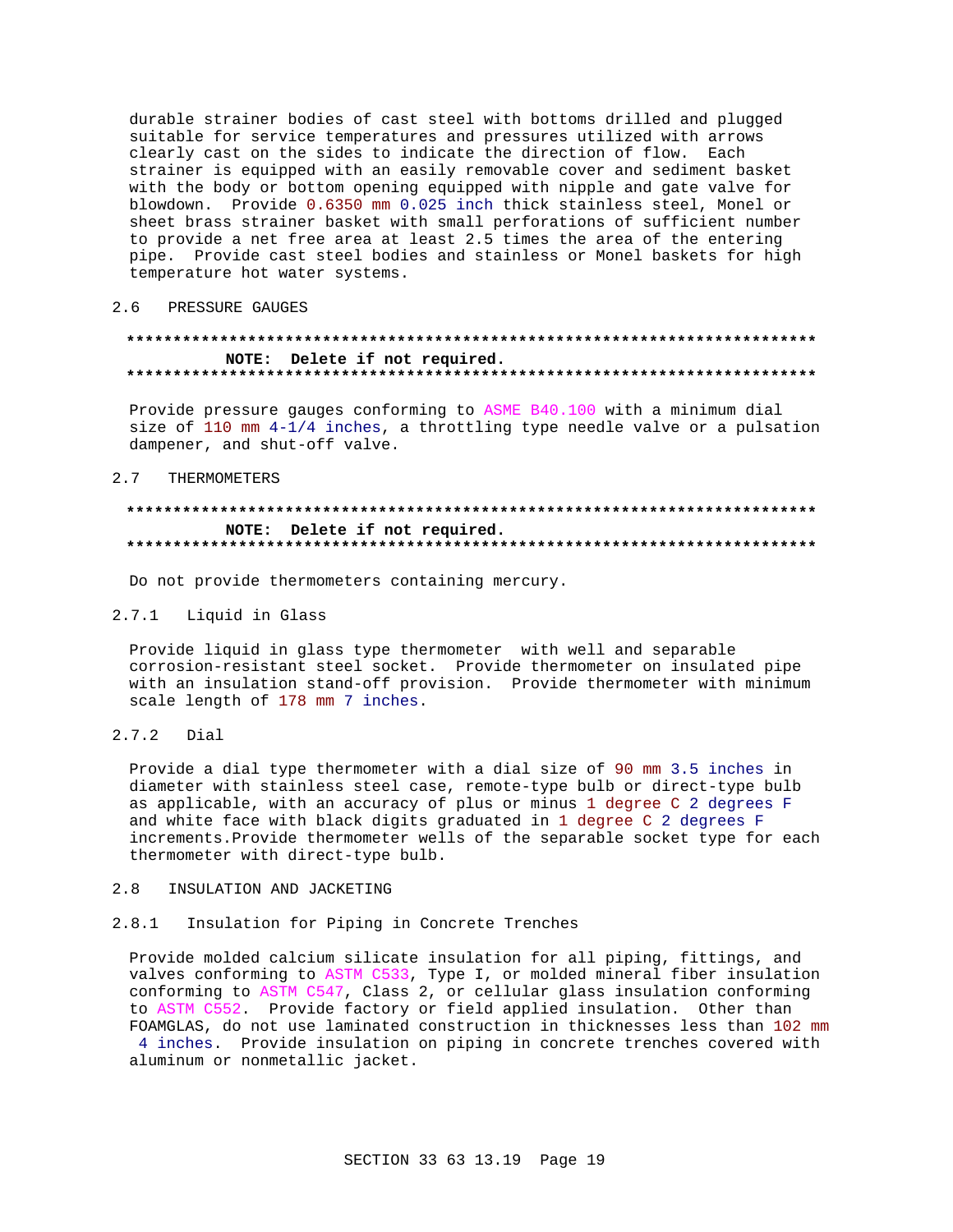#### $2.8.2$ Aluminum Jacket

Provide smooth sheet jacket, 0.4064 mm 0.016 inch nominal thickness; ASTM B209M ASTM B209, Type 3003, 3105, or 5005. Use aluminum jacket over calcium silicate insulation.

#### $2.8.3$ Nonmetallic Jacket

Provide nonmetallic jacket consisting of a 203 grams/square meter 6 ounces per square yard fiberglass fabric impregnated with chlorosulfanated polyethylene (Hypalon) and a 0.038 mm 1.5 mils polyvinyl fluoride film (Tedlar) bonded to it. Ensure overall thickness of the composite is 0.254 mm 0.010 inch and weigh approximately 356 grams/square meter 10.5 ounces per square yard. Jacket may be either field or factory applied to the insulation. Do not use the jacket with any calcium silicate insulation. Use nonmetallic jacket with molded mineral fiber insulation.

 $2.8.4$ Bands

> Provide bands for aluminum jackets that are 10 mm .38 inch wide and 0.8128 mm 32 gauge thickness made of aluminum or annealed stainless steel. Provide bands for insulation that are 13 mm 0.5 inch wide and 0.8128 mm 32 gauge thickness made of annealed stainless steel.

 $2.8.5$ Insulation for Flanges, Unions, Valves, and Fittings

Provide flanges, unions, valves, and fittings insulated with premolded prefabricated, or field fabricated segments of removable and reusable insulation of the same material and thickness as the manhole pipe insulation with the same thermal characteristics and thickness as the adjoining piping.

# 2.9 CONCRETE WORK

# 

NOTE: Specify concrete work in detail in Section 03 30 00 CAST-IN-PLACE CONCRETE. Specify precast concrete work in detail in SECTION 03 42 13.00 10 PLANT-PRECAST CONCRETE PRODUCTS FOR BELOW GRADE CONSTRUCTION. Use applicable requirements of, and edit the above guide specifications and include all specific requirements pertinent to local conditions. 

- 2.9.1 Concrete
- $2.9.1.1$ Cast-in-Place Concrete

Provide as specified in Section 03 30 00 CAST-IN-PLACE CONCRETE.

 $2.9.1.2$ Precast Concrete Products

Provide as specified in [Section 03 42 13.00 10 PLANT-PRECAST CONCRETE PRODUCTS FOR BELOW GRADE CONSTRUCTION] [Section 03 41 16.08 PRECAST CONCRETE SLABS (MAX. SPAN 8 FEET O.C.)].

 $2.9.2$ Concrete Joint Sealants

Provide concrete joint sealants conforming to ASTM C920, Type M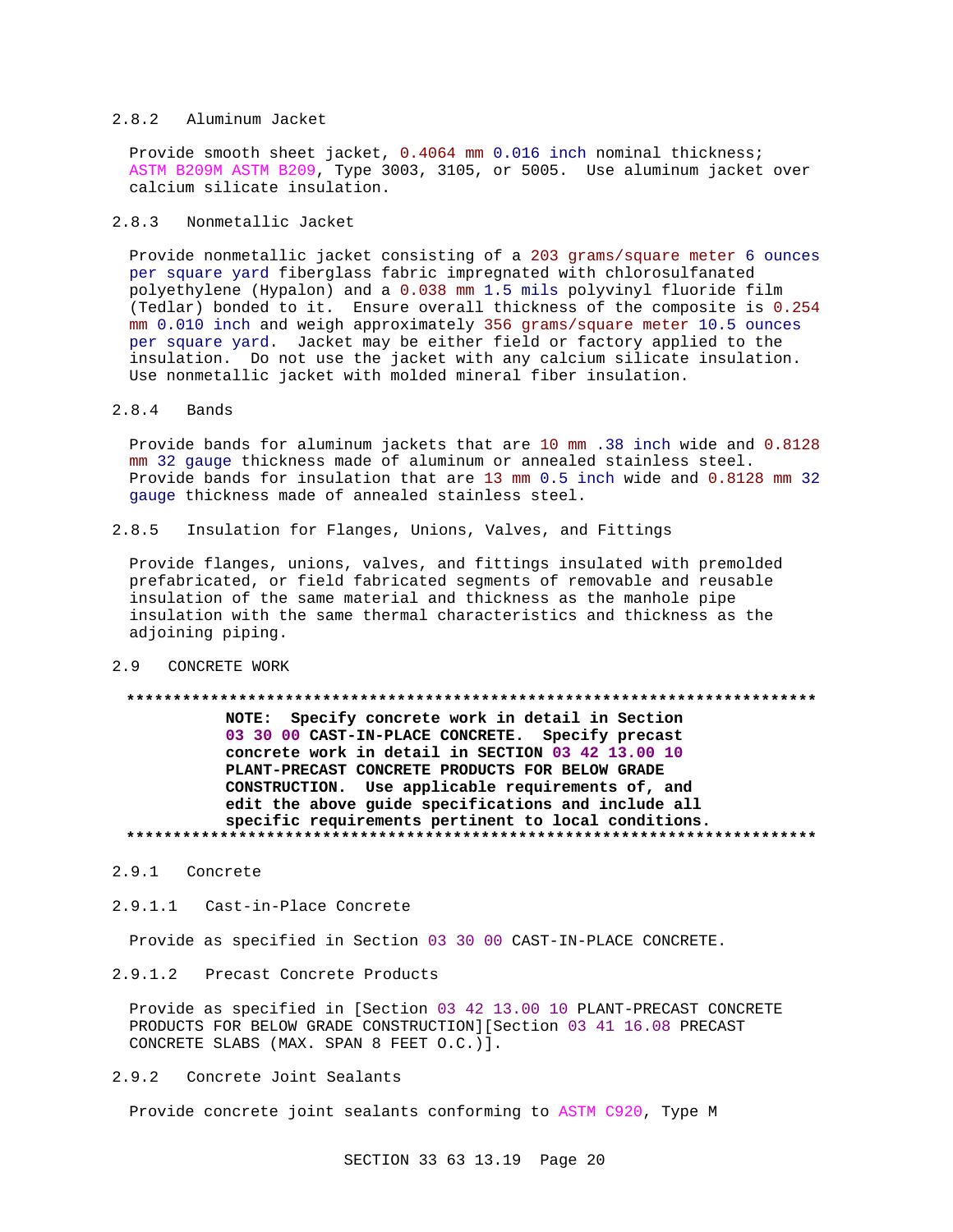(multicomponent), Class 25, grade NS (nonsag) for vertical surfaces or grade P (pourable self-leveling).

2.9.3 Gasket Material

Provide gasket material used between concrete trench covers and trench wall tops that is 6 mm 0.25 inch thick neoprene pad with a minimum width of 50 mm 2 inches conforming to ASTM D1056.

 $2.9.4$ Concrete Expansion Joints, Contraction Joints, and Waterstops

Provide concrete expansion joints, contraction joints, and waterstops as specified in Section 03 30 00 CAST-IN-PLACE CONCRETE.

2.10 BITUMINOUS PAVING

# NOTE: Delete if not required or if roads are constructed after tunnel crossings.

Provice bituminous course and tack coat used at street crossings as specified in Section 32 12 16.16 ROAD-MIX ASPHALT PAVING and Section 32 12 13 BITUMINOUS TACK AND PRIME COATS.

## 2.11 MISCELLANEOUS METAL

#### 

NOTE: Include miscellaneous metals located in trenches or valve manholes in Section 08 31 00 ACCESS DOORS AND PANELS. 

Provide miscellaneous metal not otherwise specified conforming to Section 08 31 00 ACCESS DOORS AND PANELS. Provide miscellaneous metal bolted together, shop welded, or assembled in the field, and pipe supports including structural cross support members and anchors that is hot-dip galvanized in accordance with Section 08 31 00 ACCESS DOORS AND PANELS.

#### $2.12$ INSPECTION PORTS AND ACCESS COVERS

Provide inspection ports and access covers in concrete tops that are standard cast iron frame and cover. Provide inspection ports that are 300 mm 12 inch nominal diameter and access covers shall be 600 mm 24 inch nominal diameter unless otherwise indicated.

#### 

NOTE: Expansion joints generally will not be used in the design of the piping layout. If no other method is available to handle the expansion problem in a specific location, the design layout using an expansion joint at a specific location must be justified by a design analysis and approved in the planning phase of the piping layout prior to including expansion joints in the specifications. If expansion joints or ball joints are required, the locations will be indicated on the drawings. Since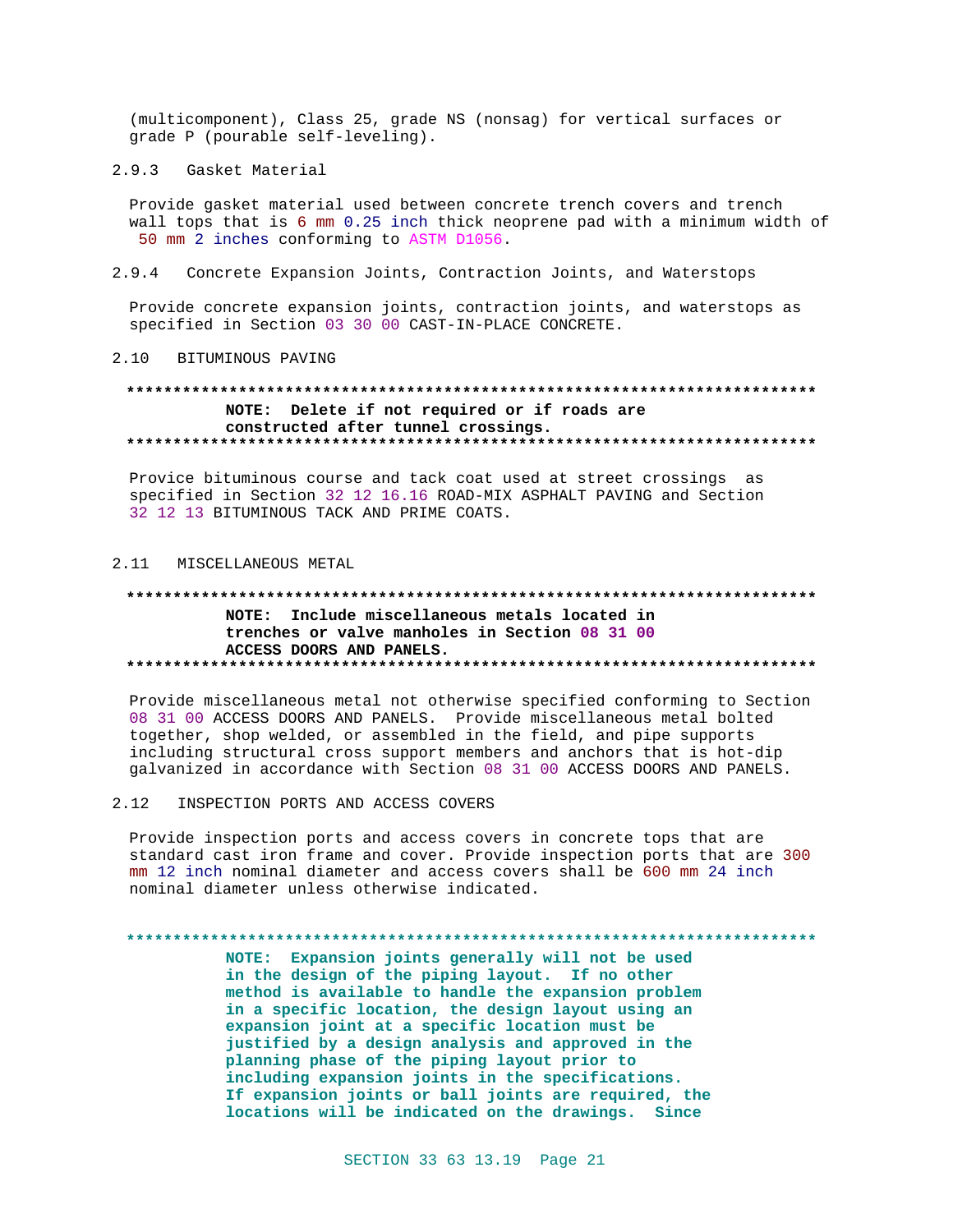**expansion joints are high maintenance items, these must be located in a readily accessible location. The following requirements tailored as EXPANSION JOINTS must be included in this specification section.**

**\*\*\*\*\*\*\*\*\*\*\*\*\*\*\*\*\*\*\*\*\*\*\*\*\*\*\*\*\*\*\*\*\*\*\*\*\*\*\*\*\*\*\*\*\*\*\*\*\*\*\*\*\*\*\*\*\*\*\*\*\*\*\*\*\*\*\*\*\*\*\*\*\*\***

2.13 BELLOWS TYPE JOINTS

Select bellows type or slip-type to satisfy specific design conditions. Provide joints that are flexible, guided expansion joints. Ensure the expansion element is stainless steel. Provide bellows type expansion joints that are in accordance with the applicable requirements of EJMA Stds and ASME B31.1 with internal liners.

# 2.14 EXPANSION JOINTS

Provide expansion joints for either single or double slip of connected pipes, as required or indicated, and for not less than the traverse indicated. Provide joints designed for hot water working pressure and are in accordance with applicable requirements of EJMA Stds and ASME B31.1. Provide joints designed for packing injection under full line pressure. Provide end connections flanged or beveled for welding as indicated. Provide joints with anchor base where required or indicated. Where adjoining pipe is carbon steel, the sliding slip must be seamless steel plated with a minimum of 0.0508 mm 2 mils of hard chrome in accordance with ASTM B650. Provide joint components fabricated from material equivalent to that of the pipeline. Ensure initial setting are made in accordance with the manufacturer's recommendations to compensate for ambient temperature at time of installation. Install pipe alignment guides as recommended by the joint manufacturer, but in any case not be more than 1.5 m 5 feet from expansion joint except for lines 100 mm 4 inches or smaller; guides must be installed not more than 600 mm 2 feet from the joint. Provide service outlets where indicated.

### 2.15 FLEXIBLE BALL JOINTS

Provide flexible ball joints constructed of alloys as appropriate for the service intended. Where so indicated, the ball joint must be designed for packing injection under full line pressure to contain leakage. Provide joint ends threaded to 50 mm 2 inches only, grooved, flanged or beveled for welding as indicated or required, and be capable of absorbing a minimum of 15 degrees angular flex and 360 degrees rotation. Provide balls and sockets of equivalent material as the adjoining pipeline. Exterior spherical surface of carbon steel balls must be plated with 0.0508 mm 2 mils of hard chrome in accordance with ASTM B650. Provide ball type joints designed and constructed in accordance with ASME B31.1 and ASME BPVC SEC VIII D1, where applicable. Provide flanges conforming to ASME B16.5. Provide gaskets and compression seals compatible with the service intended.

# PART 3 EXECUTION

### 3.1 EXAMINATION

After becoming familiar with all details of the work, verify all dimensions in the field, and advise the Contracting Officer of any discrepancy before performing the work.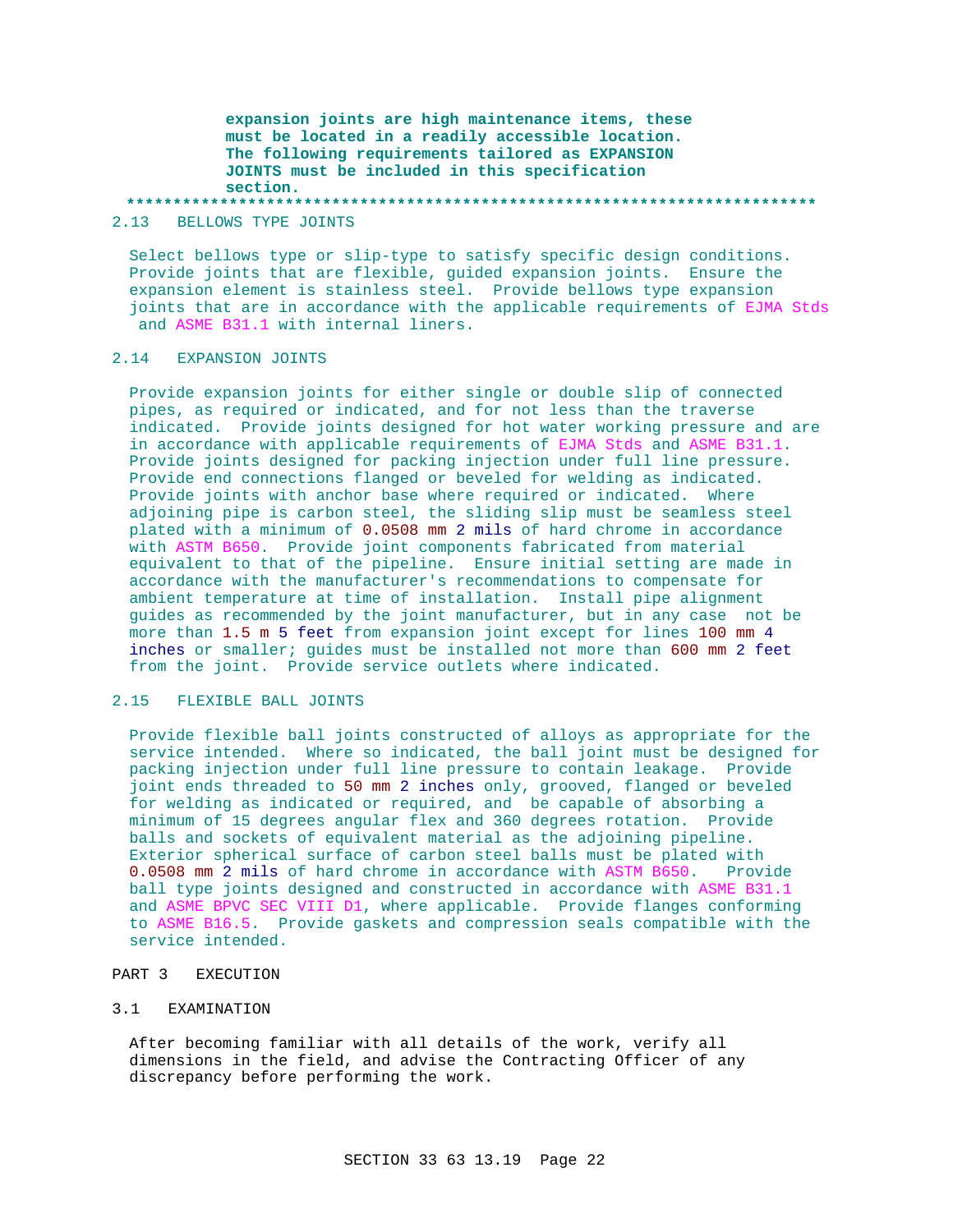#### 3.2 SITEWORK

### 3.2.1 Excavation, Trenching, and Backfilling

Provide excavation, trenching, and backfilling of concrete trench systems, [and relocation of interferences and modifications to existing facilities] in accordance with Section 31 00 00 EARTHWORK.

### 3.2.2 Removal, Replacement, or Relocation of Interferences

Remove, replace, or relocate interferences indicated or found during construction. Removal, replacement, or relocation must be as shown, or as approved by the Contracting Officer. Examples of interferences include:

- a. Storm and sanitary sewers and manholes.
- b. Water lines, gas lines, fire hydrants, and lawn sprinkler systems.
- c. Power and communication lines, conduits, poles, and guys.
- d. Fences, sidewalks, and signs.
- e. Grass, shrubs, trees, and rocks.
- 3.2.3 Modifications to Existing Facilities

Modifications to existing facilities must be made as indicated. Examples of modifications include:

- a. Removal and replacement of street or parking area pavements.
- b. Removal and replacement of curbs, gutters, and sidewalks.
- c. Reconstruction of existing valve manholes.
- d. New heat distribution piping entrances to buildings, valve manholes, or trenches.

# 3.2.4 Electric Work

Provide any wiring required for the operation of the equipment specified, but not shown on the electrical drawings, in this section in accordance with Section 33 71 01 OVERHEAD TRANSMISSION AND DISTRIBUTION, and Section 33 71 02 UNDERGROUND ELECTRICAL DISTRIBUTION.

### 3.2.5 Painting

Clean the heat affected zone of field welded galvanized surfaces and other galvanized surfaces damaged during installation in compliance with SSPC SP 10/NACE No. 2 and painted in accordance with Section 09 90 00 PAINTS AND COATINGS.

- 3.3 PIPING
- 3.3.1 General Piping Requirements

**\*\*\*\*\*\*\*\*\*\*\*\*\*\*\*\*\*\*\*\*\*\*\*\*\*\*\*\*\*\*\*\*\*\*\*\*\*\*\*\*\*\*\*\*\*\*\*\*\*\*\*\*\*\*\*\*\*\*\*\*\*\*\*\*\*\*\*\*\*\*\*\*\*\* NOTE: Expansion joints generally will not be used in the design of the piping layout. If no other**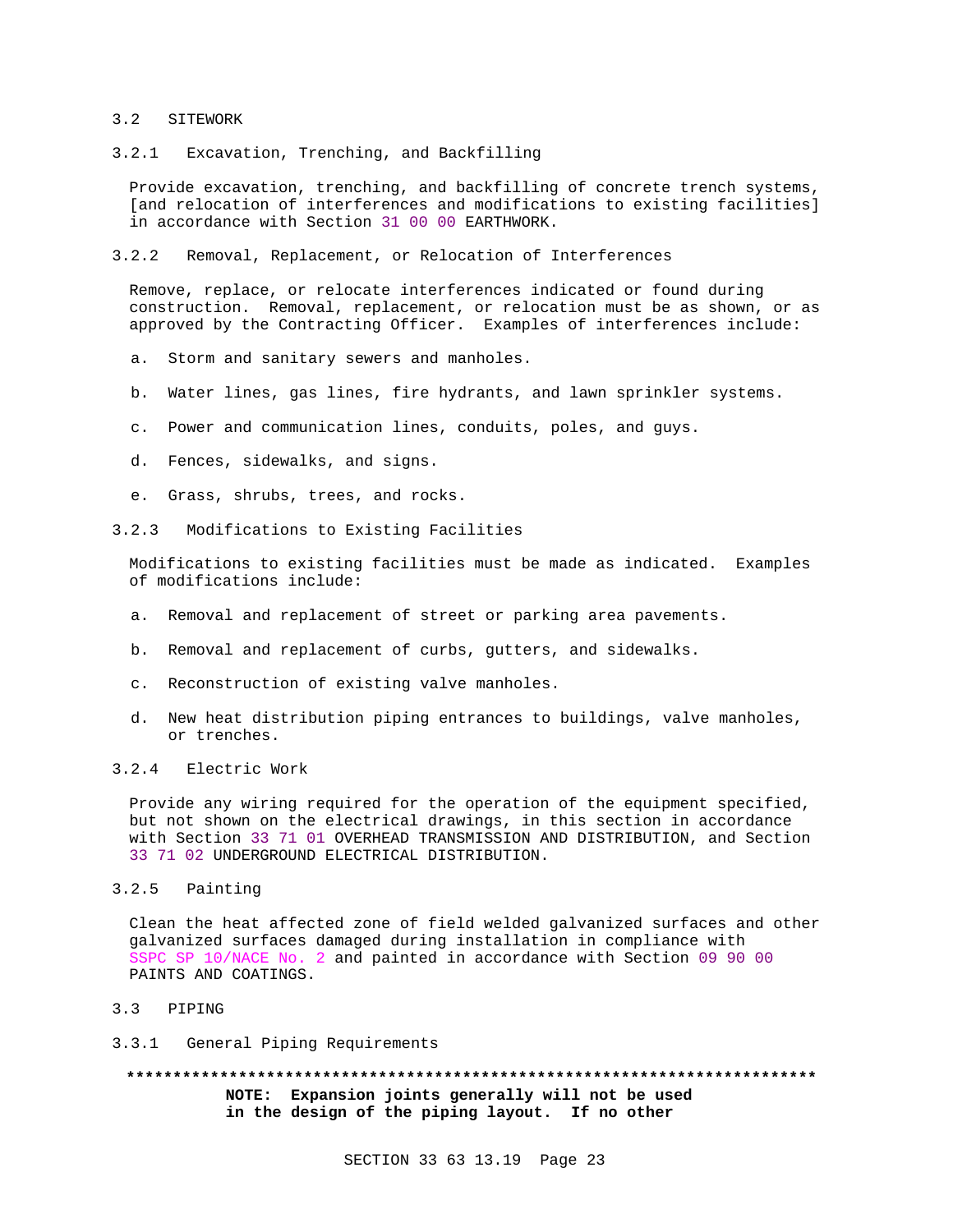**method is available to handle the expansion problem in a specific location, the design layout using an expansion joint at a specific location must be justified by a design analysis and approved in the planning phase of the piping layout prior to including expansion joints in the specifications. If expansion joints or ball joints are required, the locations will be indicated on the drawings. Since expansion joints are high maintenance items, these must be located in a readily accessible location. EXPANSION JOINTS tailoring requirements must be included in this specification section. \*\*\*\*\*\*\*\*\*\*\*\*\*\*\*\*\*\*\*\*\*\*\*\*\*\*\*\*\*\*\*\*\*\*\*\*\*\*\*\*\*\*\*\*\*\*\*\*\*\*\*\*\*\*\*\*\*\*\*\*\*\*\*\*\*\*\*\*\*\*\*\*\*\***

Accurately cut pipe to measurements established at the site and worked into place without springing or forcing. Ensure pipe is clear of all openings and equipment. Excessive cutting or other weakening of structural members to facilitate piping installation will not be permitted. Remove burrs from ends of pipe by reaming. Ensure installation permits free expansion and contraction without damage to joints or hangers. Install piping in accordance with ASME B31.1. Weld joints for piping in concrete trenches [, except joints at traps, strainers, and at valves 19 mm 0.75 inch and smaller in steam, condensate, and drip lines, which may use unions or may be threaded]. Do not attach supports, anchors, or stays where either expansion or the weight of the pipe will cause damage to permanent construction. Provide noninsulated ferrous parts of the piping, piping support system, or equipment that are hot-dip galvanized after fabrication in conformance with ASTM A123/A123M.

- a. Ensure expansion of piping provide for by changes in the direction of the run of pipe or by expansion loops as shown.
- b. Changes in direction may be made by bending the pipe, provided that a hydraulic pipe bender is used. Pipe to be bent must be steel conforming to ASTM A53/A53M or ASTM A106/A106M type and grade for bending, and class required to match adjoining pipe. Bent pipe showing kinks, wrinkles, or malformations will not be acceptable.
- c. Pitch all piping, unless otherwise indicated, with a grade of not less than 25 mm in 6 m 1 inch in 20 feet toward drain points with slope maintained throughout the system, including through each leg of each expansion loop.
- d. Properly cap or plug open ends of pipe lines and equipment during installation to keep dirt and other foreign matter out of the system.

## 3.3.2 Welded Joints

Weld joints between sections of pipe and between pipe and fittings in accordance to the requirements specified in paragraph WELDING. Branch connections may be made with either welding tees or forged branch outlet fittings. Branch outlet fittings where used, must be forged and must be no larger than two nominal pipe sizes smaller than the main run. Branch outlet fittings must be flared for improved flow where attached to the run, reinforced against external strains, and designed to withstand full pipe bursting strength.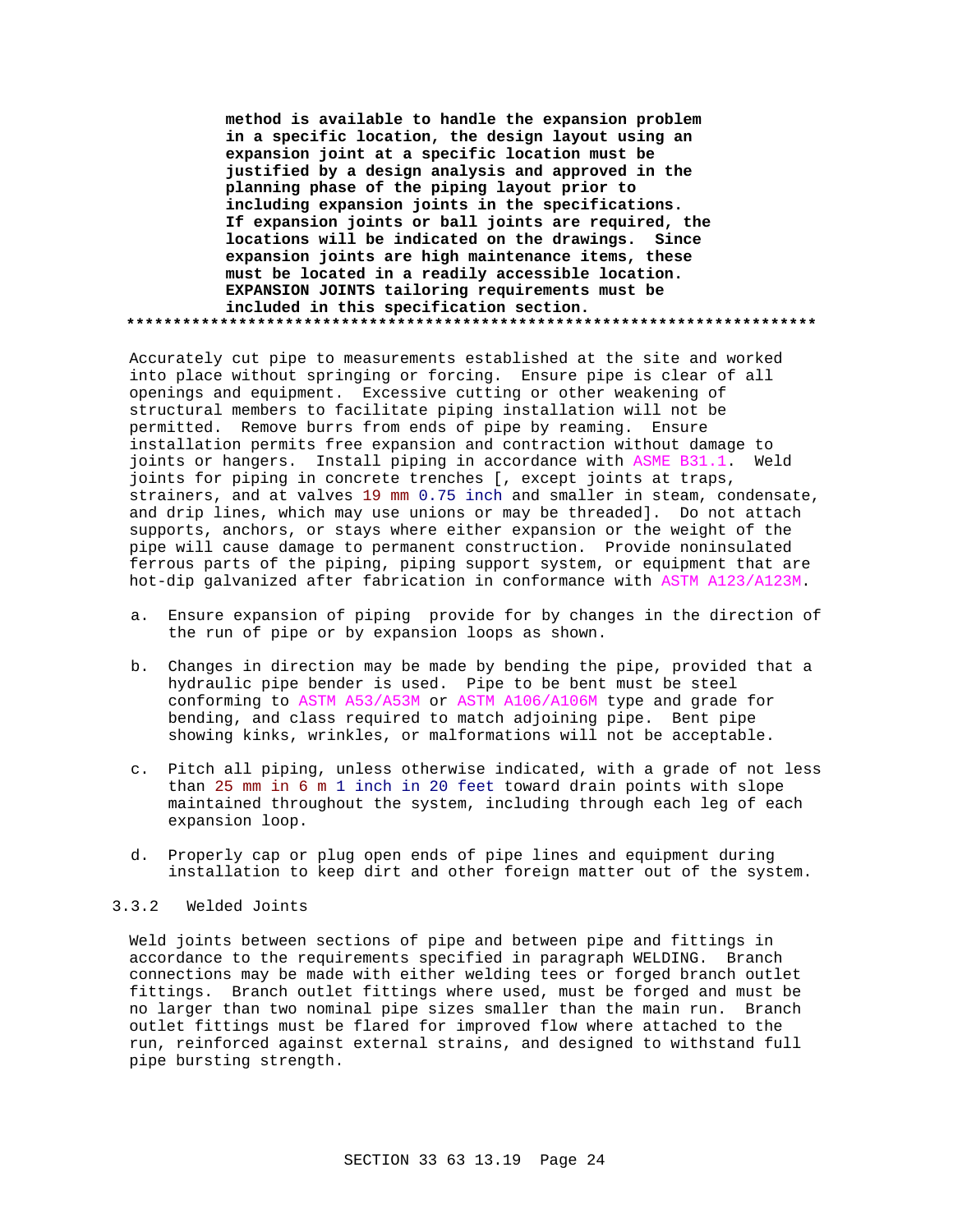## 3.3.3 Flanged and Threaded Joints

# **\*\*\*\*\*\*\*\*\*\*\*\*\*\*\*\*\*\*\*\*\*\*\*\*\*\*\*\*\*\*\*\*\*\*\*\*\*\*\*\*\*\*\*\*\*\*\*\*\*\*\*\*\*\*\*\*\*\*\*\*\*\*\*\*\*\*\*\*\*\*\*\*\*\* NOTE: Flanged joints will be permitted for dielectric isolation only. \*\*\*\*\*\*\*\*\*\*\*\*\*\*\*\*\*\*\*\*\*\*\*\*\*\*\*\*\*\*\*\*\*\*\*\*\*\*\*\*\*\*\*\*\*\*\*\*\*\*\*\*\*\*\*\*\*\*\*\*\*\*\*\*\*\*\*\*\*\*\*\*\*\***

### 3.3.3.1 Flanged Joints

Provide true faced joints with gaskets, square and tight. Provide electrically isolated flange joints at all connections to building underground systems and between dissimilar metals.

### 3.3.3.2 Threaded Joints

Provide joints with graphite or inert filler and oil, graphite compound, or polytetrafluoroethylene tape applied to the male threads only. Provide dielectric unions at connections of dissimilar metals in 19 mm 0.75 inch and smaller piping.

#### 3.3.4 Reducing Fittings

3.3.4.1 Horizontal Water Heating Lines

In horizontal hot water heating lines, provide eccentric type reducing fittings to maintain the tops of adjoining pipes at the same level.

### 3.3.4.2 Horizontal Steam Lines

In horizontal steam lines, provide eccentric type reducing fittings to maintain the bottom of adjoining pipes at the same level.

# 3.3.5 Branch Connections

Ensure branches from mains branch off top of mains as indicated or as approved. Ensure connections allow unrestricted circulation, elimination of air pockets, and permit the complete drainage of the system.

## 3.3.6 Pipe Supports Exposed in Concrete Trenches

Securely support horizontal and vertical runs of pipe in concrete trenches . Provide adjustable pipe hangers having bolted hinged loops and turnbuckles or by other approved devices as shown on the drawings, and all conforming to MSS SP-58 for suspended pipe. Chain or flat steel strap hangers or single point supports will not be acceptable. Provide all pipe supports including the structural cross support member in accordance with Section 08 31 00 ACCESS DOORS AND PANELS.

## 3.4 WELDING

Perform welding and radiographic examination of all steel carrier pipe welds in accordance with Section 40 05 13.96 WELDING PROCESS PIPING. Weld structural members in accordance with Section 05 05 23.16 STRUCTURAL WELDING.

## 3.5 RADIOGRAPHIC TESTING

Submit detail drawings for steam traps, valves, sump pumps, pressure gauges, thermometers and insulation, including a complete list of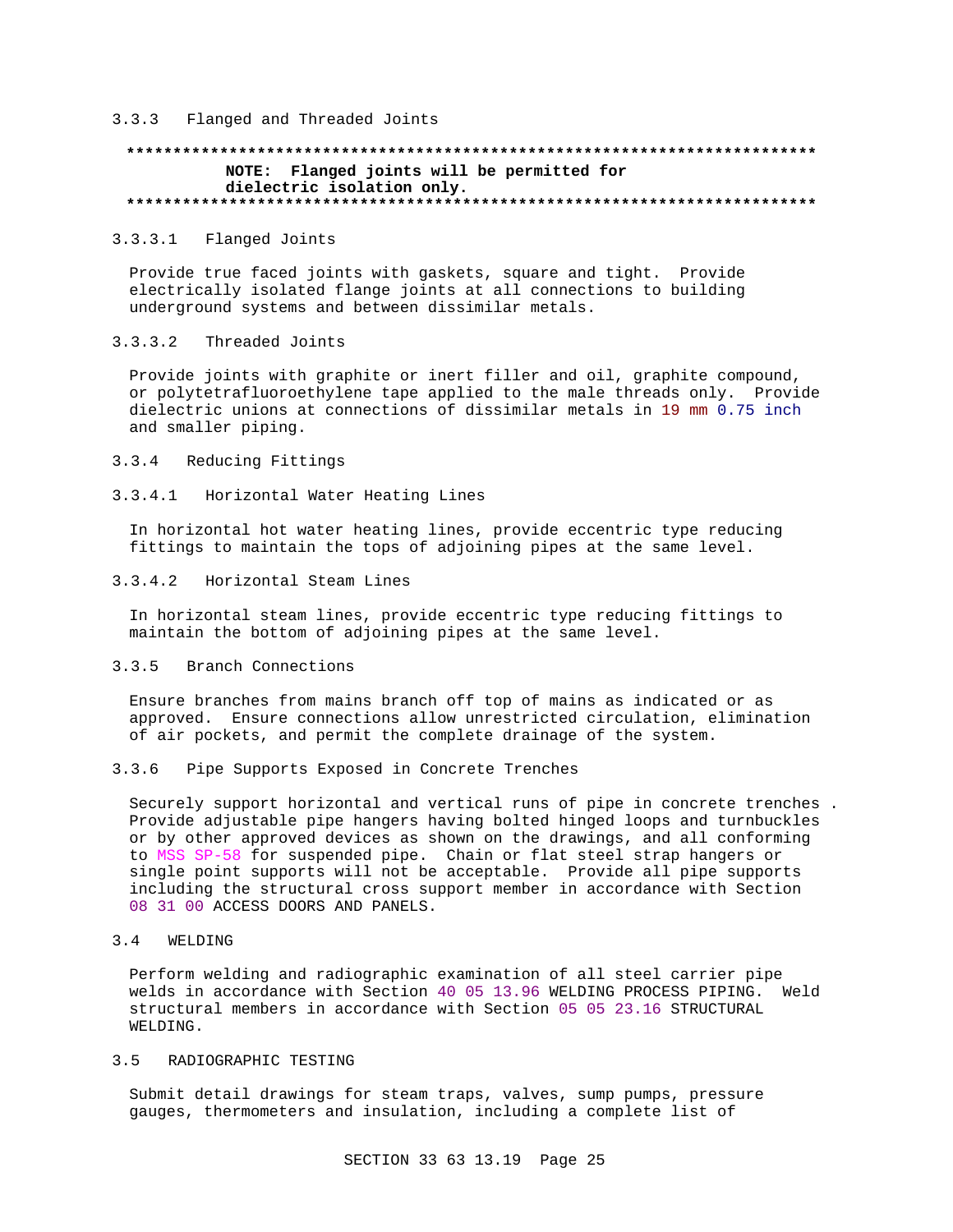equipment and material, including manufacturer's descriptive and technical literature, performance charts and curves, catalog cuts, and installation instructions. Show on the drawings complete wiring and schematic diagrams, pipe stress calculations for any revised expansion loops, and any other details required to demonstrate that the system has been coordinated and will properly function as a unit. Show on the drawings proposed system layout, provisions for expansion, pipe anchors and guides, and layout and anchorage of equipment and appurtenances in valve manholes, and equipment relationship to other parts of the work including clearances for maintenance and operation.

- a. Provide radiographic examination of all field welds in the steel carrier piping of the heat distribution system in accordance with ASME B31.1 performed as specified in Section 40 05 13.96 WELDING PROCESS PIPING. Provide an approved independent testing firm or firms regularly engaged in radiographic testing to perform a radiographic examination of all field welds in accordance with ASME B31.1.
- b. Furnish a set of films showing each weld inspected, a reading report evaluating the quality of each weld, and a location plan showing the physical location where each weld is to be found in the completed project, prior to backfilling and hydrostatic testing. Provide a report that is reviewed and interpreted by a Certified Level III Radiographer employed by the testing firm with signature of reviewer/interpreter on the report readings for all radiographs.
- c. The Contracting Officer reserves the right to review all inspection records, and if any welds inspected are found unacceptable they will be removed, rewelded, and radiographically examined at no cost to the Government.

### 3.6 INSULATION

Submit display sample sections for insulation of pipe, elbow, tee, valve, support point, and terminating points. After approval of material and prior to insulation of piping, prepare a display of insulated sections showing compliance with specifications, including fastening, sealing, jacketing, straps, waterproofing, supports, hangers, anchors, and saddles. Keep sample sections on display at the jobsite during the construction period until no longer needed. Install insulation so that it is not damaged by pipe expansion or contraction. Groove insulation installed over welds to assure a snug fit. Hold insulation in place with stainless steel straps. Install a minimum of 2 bands on each individual length of insulation with maximum spacing not exceeding 450 mm 18 inch centers. Submit performance test reports in booklet form showing all field tests performed to adjust each component and all field tests performed to prove compliance with the specified performance criteria, upon completion and testing of the installed system. Indicate on each test report the final position of controls and valves.

# 3.6.1 Installation

Install material in accordance with published installation instructions of the manufacturer. Apply insulation materials only after piping tests are satisfied completed.

### 3.6.1.1 Preparation

Prior to application, thoroughly clean surfaces of moisture, grease, dirt,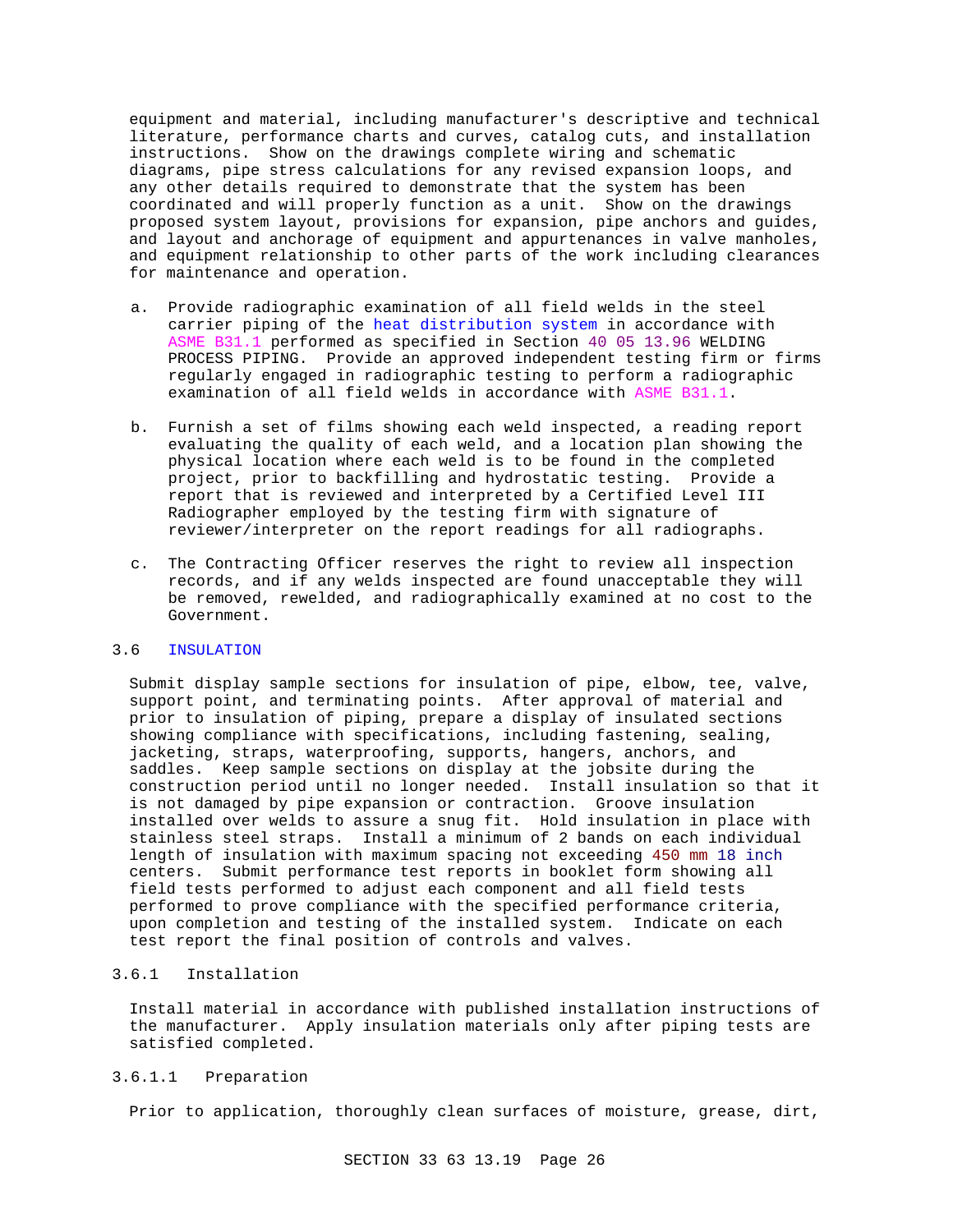rust, and scale, and paint where required.

# 3.6.1.2 Thickness

## **\*\*\*\*\*\*\*\*\*\*\*\*\*\*\*\*\*\*\*\*\*\*\*\*\*\*\*\*\*\*\*\*\*\*\*\*\*\*\*\*\*\*\*\*\*\*\*\*\*\*\*\*\*\*\*\*\*\*\*\*\*\*\*\*\*\*\*\*\*\*\*\*\*\* NOTE: Delete inapplicable columns in Tables 1 and 2. \*\*\*\*\*\*\*\*\*\*\*\*\*\*\*\*\*\*\*\*\*\*\*\*\*\*\*\*\*\*\*\*\*\*\*\*\*\*\*\*\*\*\*\*\*\*\*\*\*\*\*\*\*\*\*\*\*\*\*\*\*\*\*\*\*\*\*\*\*\*\*\*\*\***

Provide the minimum thickness of insulation for [the heat distribution system] [and] [condensate return system] [each section of pipe] in accordance with Tables 1 and 2.

| TABLE 1<br>Minimum Pipe Insulation Thickness (mm) (inches)                                                                                            |                  |                                     |                                               |
|-------------------------------------------------------------------------------------------------------------------------------------------------------|------------------|-------------------------------------|-----------------------------------------------|
| For steam up to 1.10 MPa to 1.72 MPa 16 psig to 250 psig and high temperature<br>hot water supply and return piping up to 232 degrees C 450 degrees F |                  |                                     |                                               |
| Nominal Pipe<br>Diameter (mm)                                                                                                                         |                  | Insulation Thermal Conductivity (k) |                                               |
| (inches)                                                                                                                                              | k less than 0.29 |                                     | k from $0.29$ to $0.40$ k greater than $0.40$ |
| 251.0                                                                                                                                                 | 50 2.0           | 63 2.5                              | 100 4.0                                       |
| 40 1.5                                                                                                                                                | 502.0            | 63 2.5                              | 1004.0                                        |
| 502.0                                                                                                                                                 | 63 2.5           | 85 3.5                              | 110 4.5                                       |
| 65 2.5                                                                                                                                                | 63 2.5           | 85 3.5                              | 110 4.5                                       |
| 80 3.0                                                                                                                                                | 753.0            | 1004.0                              | 125, 5.0                                      |
| 100 4.0                                                                                                                                               | 75 3.0           | 100 4.0                             | 125, 5.0                                      |
| 125 5.0                                                                                                                                               | 75 3.0           | 100 4.0                             | 125 5.0                                       |
| 150 6.0                                                                                                                                               | 85 3.5           | 110 4.5                             | 135 5.5                                       |
| 2008.0                                                                                                                                                | 85 3.5           | 110 4.5                             | 135 5.5                                       |
| 250 10.0                                                                                                                                              | 100 4.0          | 125 5.0                             | 150 6.0                                       |
| 300 12.0                                                                                                                                              | 100 4.0          | 125, 5.0                            | 1506.0                                        |
| 350 14.0                                                                                                                                              | 100 4.0          | 125, 5.0                            | 1506.0                                        |
| 400, 16.0                                                                                                                                             | 1004.0           | 125, 5.0                            | 150 6.0                                       |
| 450 18.0                                                                                                                                              | 100 4.0          | 125 5.0                             | 150 6.0                                       |

NOTE: Insulation thermal conductivity (k-value) is in units of watt per meter-degree K at 93 degrees C Btu-inches/hour-square-feet-degrees F at 200 degrees F mean temperature.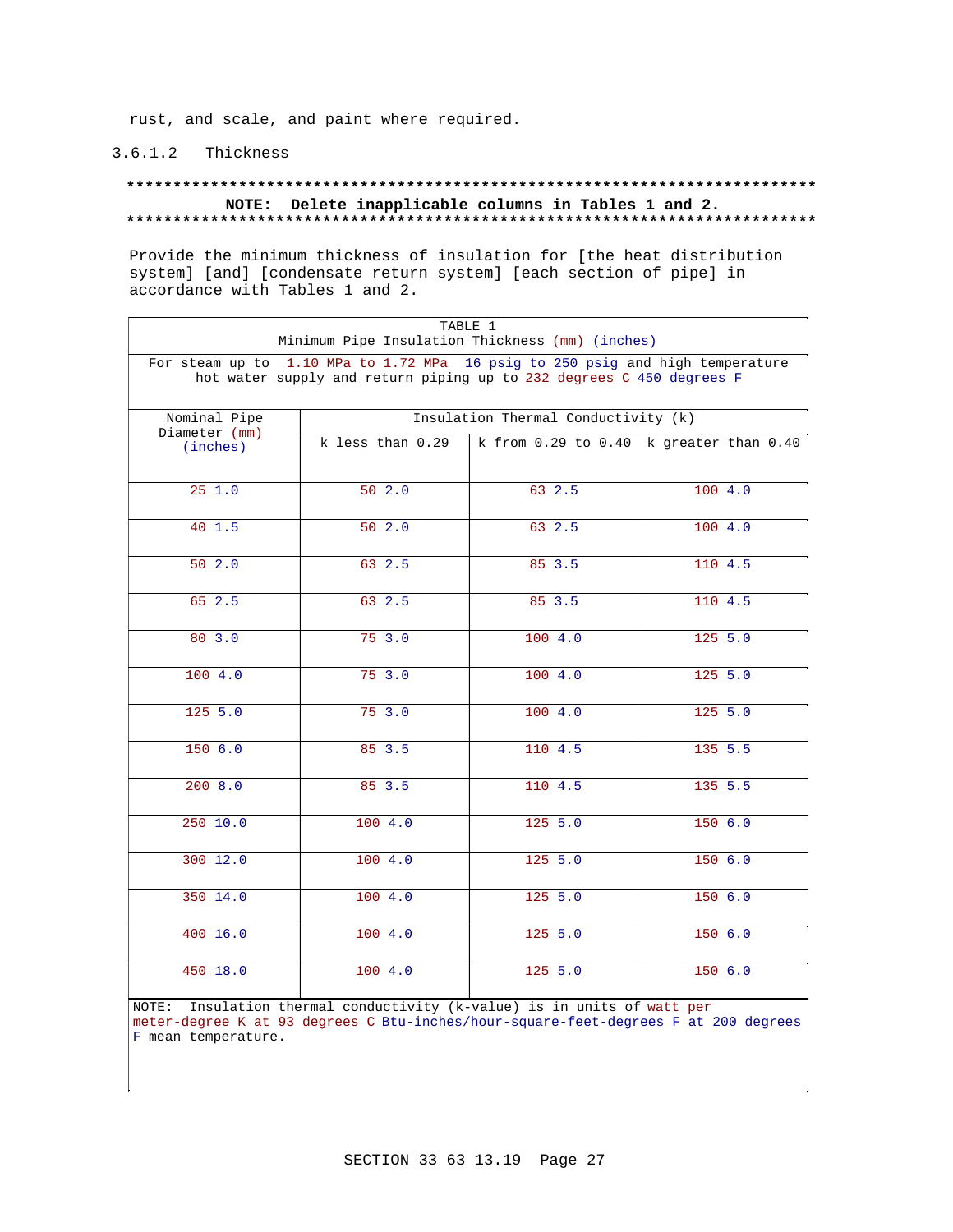| TABLE 2<br>Minimum Pipe Insulation Thickness (mm) (inches)                                                                                                                               |                                     |         |                                               |
|------------------------------------------------------------------------------------------------------------------------------------------------------------------------------------------|-------------------------------------|---------|-----------------------------------------------|
| For Low Pressure Steam (less than 110 kPa (gage) 16 psig), Condensate Return and<br>Low Temperature Hot Water (less than 121 degrees C 250 degrees F) supply and return<br>piping.       |                                     |         |                                               |
| Nominal Pipe<br>Diameter (mm)                                                                                                                                                            | Insulation Thermal Conductivity (k) |         |                                               |
| (inches)                                                                                                                                                                                 | k less than 0.29                    |         | k from $0.29$ to $0.40$ k greater than $0.40$ |
| 251.0                                                                                                                                                                                    | 35 1.5                              | 502.0   | 75, 3.0                                       |
| 40 1.5                                                                                                                                                                                   | 35 1.5                              | 502.0   | 75, 3.0                                       |
| 50 2.0                                                                                                                                                                                   | 35 1.5                              | 50 2.0  | 75 3.0                                        |
| 65 2.5                                                                                                                                                                                   | $35 \t1.5$                          | 50 2.0  | 753.0                                         |
| 80 3.0                                                                                                                                                                                   | 50 2.0                              | 63 2.5  | 85 3.5                                        |
| 1004.0                                                                                                                                                                                   | 502.0                               | 63 2.5  | 85 3.5                                        |
| 125 5.0                                                                                                                                                                                  | 502.0                               | 63 2.5  | 85 3.5                                        |
| 150 6.0                                                                                                                                                                                  | 63 2.5                              | 75, 3.0 | 1104.5                                        |
| 2008.0                                                                                                                                                                                   | 63 2.5                              | 753.0   | 110 4.5                                       |
| 250 10.0                                                                                                                                                                                 | 753.0                               | 1004.0  | 125 5.0                                       |
| 300 12.0                                                                                                                                                                                 | 75 3.0                              | 1004.0  | 125 5.0                                       |
| 350 14.0                                                                                                                                                                                 | 753.0                               | 100 4.0 | 125 5.0                                       |
| 400 16.0                                                                                                                                                                                 | 75, 3.0                             | 1004.0  | 125, 5.0                                      |
| 450 18.0                                                                                                                                                                                 | 75 3.0                              | 100 4.0 | $\overline{125}$ 5.0                          |
| Insulation thermal conductivity (k-value) is in units of watt per<br>NOTE:<br>meter-degree K at 93 degrees C Btu-inches/hour-square-feet-degrees F at 200 degrees<br>F mean temperature. |                                     |         |                                               |

# 3.6.2 Insulation on Pipes Passing Through Sleeves

Install insulation continuously through sleeves. Provide aluminum jackets over the insulation. When penetrating building walls, extend aluminum jackets not less than 50 mm 2 inches beyond the sleeve on each side of the wall and be secured with an aluminum band on each side of the wall. Where flashing is provided, secure the jacket with one band not more than 25 mm 1 inch from the end of the jacket.

# 3.6.3 Covering of Insulation in Concrete Trenches

Provide aluminum jackets for pipe insulation, flanges, valves, and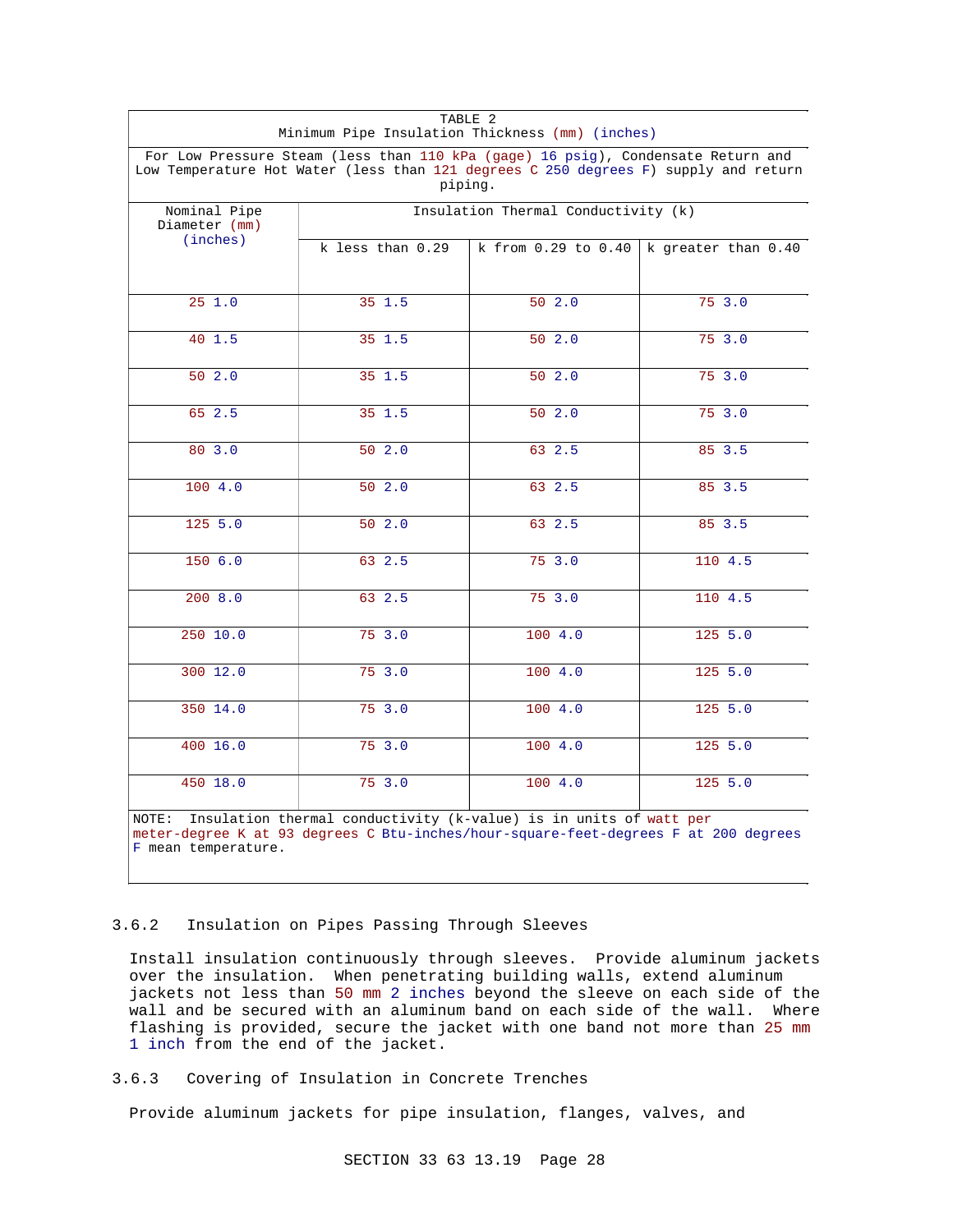fittings.

## 3.7 CONCRETE TRENCH SYSTEM

NOTE: Provide details on plan/profile drawings showing concrete trench size, profile of existing grade, grading and drainage problems along trench route, elevations of trench floor and piping, and thickness of trench concrete cover. 

Provide and install a concrete cast-in-place trench system with a removable top as shown on the drawings.

# 3.7.1 Concrete

# NOTE: Concrete work will be specified in detail in Section 03 30 00 CAST-IN-PLACE CONCRETE, edit the spec and include all specific requirements pertinent to local conditions and designers General Notes.

Provide materials and methods for mixing and placing of concrete as specified in Section 03 30 00 CAST-IN-PLACE CONCRETE.

#### $3.7.2$ Joint Sealants

Seal concrete joints as indicated. Provide type II sealant (non-sagging) for vertical joints. Provide type I sealant for trench top butt joints. For all other joints, seal with Type I or Type II sealant. Provice trench bottom sealant finish flush with floor.

#### 3.7.3 Concrete Trench Tops

# NOTE: Tops must be square and not out of plane, and must be cast to lay flat in all directions. Provide notes on drawings.

Provide precast or cast-in-place concrete trench tops. Provide concrete as specified in Section 03 30 00 CAST-IN-PLACE CONCRETE. Ensure tops are flat and true and lay flat at all locations where contact on trench wall is to be made. Tolerances must be true planes within 4 mm in 3 m 0.012 inch in 8 feet as determined by 2.44 m 8 foot straight edge placed diagonally on top. Deviation from square or designated skew (difference in length of the two diagonal measurements) must be 3 mm in 2 m 0.012 inch in 6 feet or 6 mm 0.25 inch total, whichever is greater. Maximum permissible warpage of one corner out of the plane of the other three must be 5 mm per meter 0.06 inch per foot distance from the nearest adjacent corner. Do not install concrete trench tops with defects which affect the strength of the cover unit, or which are warped, honeycombed, contain visible air pockets, exposed aggregate, or other surface defects such as spalled, chipped, or broken edges, . Place neoprene gasket material on the top of concrete trench walls so as to provide a seal between the wall and the concrete trench covers. Surfaces of joints to be in contact with gasket material must be dry and free of oil, grease, dirt, loose concrete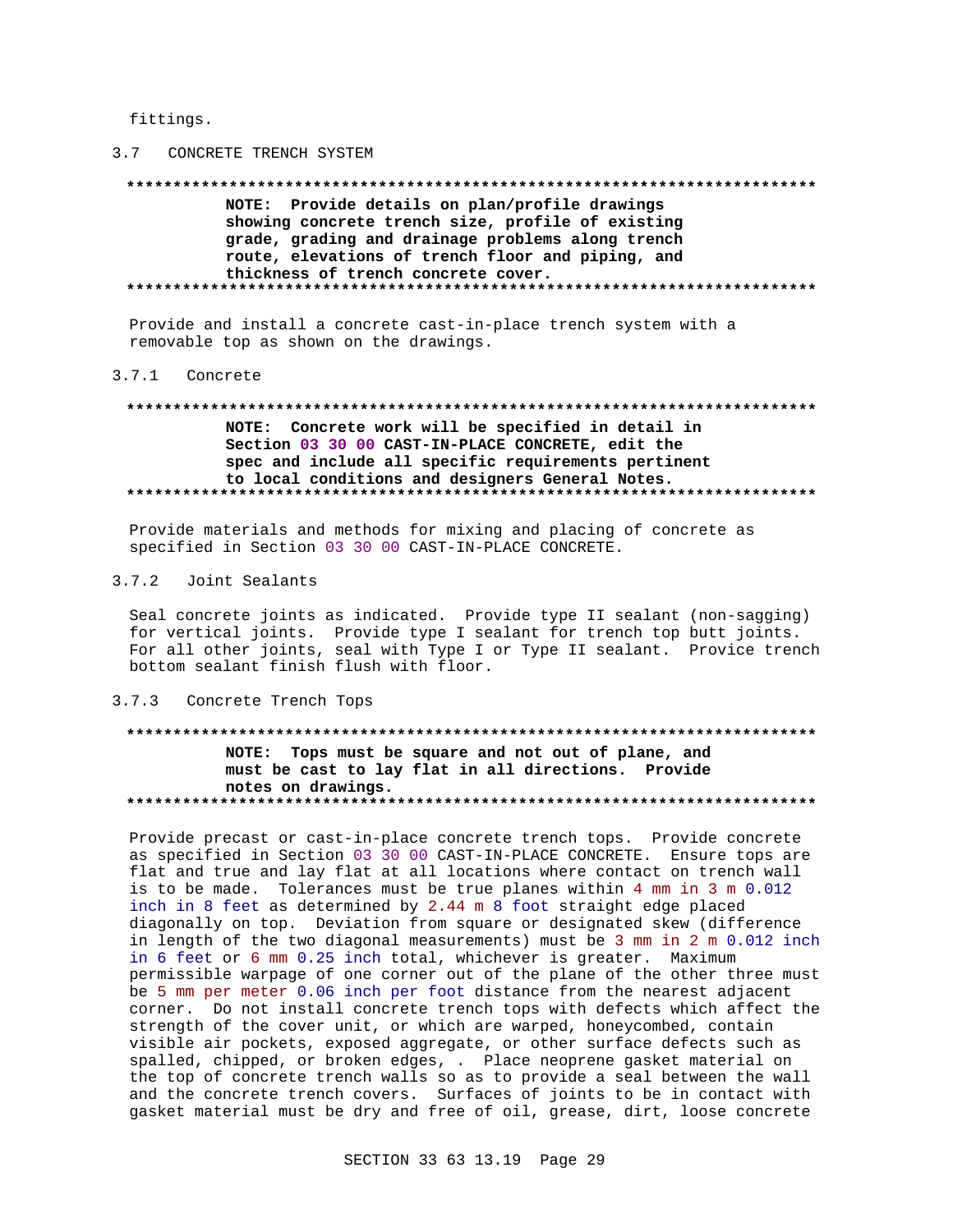particles, or other foreign substances. Place gasket material in a continuous length along the wall as much as practical. Butt gasket ends tightly together at splices. Construct concrete trench tops in maximum lengths of 2.4 m 8 feet and minimum lengths of 1.2 m 4 feet and must be a minimum of 100 mm 4 inches thick, unless otherwise indicated. Provide each top section with means to accept a lifting device for removal of slab, as indicated on the drawings.

#### $3.7.4$ Concrete Trench Construction

# NOTE: Provide details on the drawings of the concrete trenches and concrete walks. Provide details of the various trench sizes for the different sizes of heat distribution piping anticipated for this contract. Where concrete trench tops are used in conjunction with sidewalks, provide sidewalk sections on the drawings between loop legs to maintain a continuous sidewalk.

Ensure inside edge and top of walls has smooth and even surfaces to accommodate trench tops.

#### $3.7.5$ Final Elevations

Slope the concrete trench floor continuously and drain toward valve manholes. Construct the concrete trench at the elevation shown on the drawings and grade the adjacent areas. Grade any cut or fill areas adjacent to the concrete trench back to the existing grade at a 1 to 10 slope, or as indicated. Take care to avoid forming pockets adjacent to the concrete trench; thereby, preventing surface drainage. Install the concrete trench floor and pipe parallel and maintain constant slope toward the drain points indicated.

#### $3.7.6$ Coordination with Existing Utilities

Before beginning work in a given area, all utility information must be field verified by surface markings made by the affected utility Owner's Representative. Notify the Contracting Officer in advance, and receive prior approval before excavating in any areas. The actual concrete trench routing may be offset or changed if approved by the Contracting Officer in order to reduce conflicts, interruptions, expedite the work, or for any other reason to the mutual benefit of the Contractor and the Government. Utility conflicts may be cast into the floor of the trench providing they do not interfere with concrete trench drainage and are approved by the Contracting Officer. [After the new heat distribution system is cut-in, the existing system can be [removed.] [abandoned in place if not in conflict with the new construction and not shown to be removed on the drawings.]]

#### Piping Support System  $3.7.7$

# 

NOTE: Provide design details of pipe supports on drawings. Show sizes, shapes and means of how the system is to function. Supports may consist of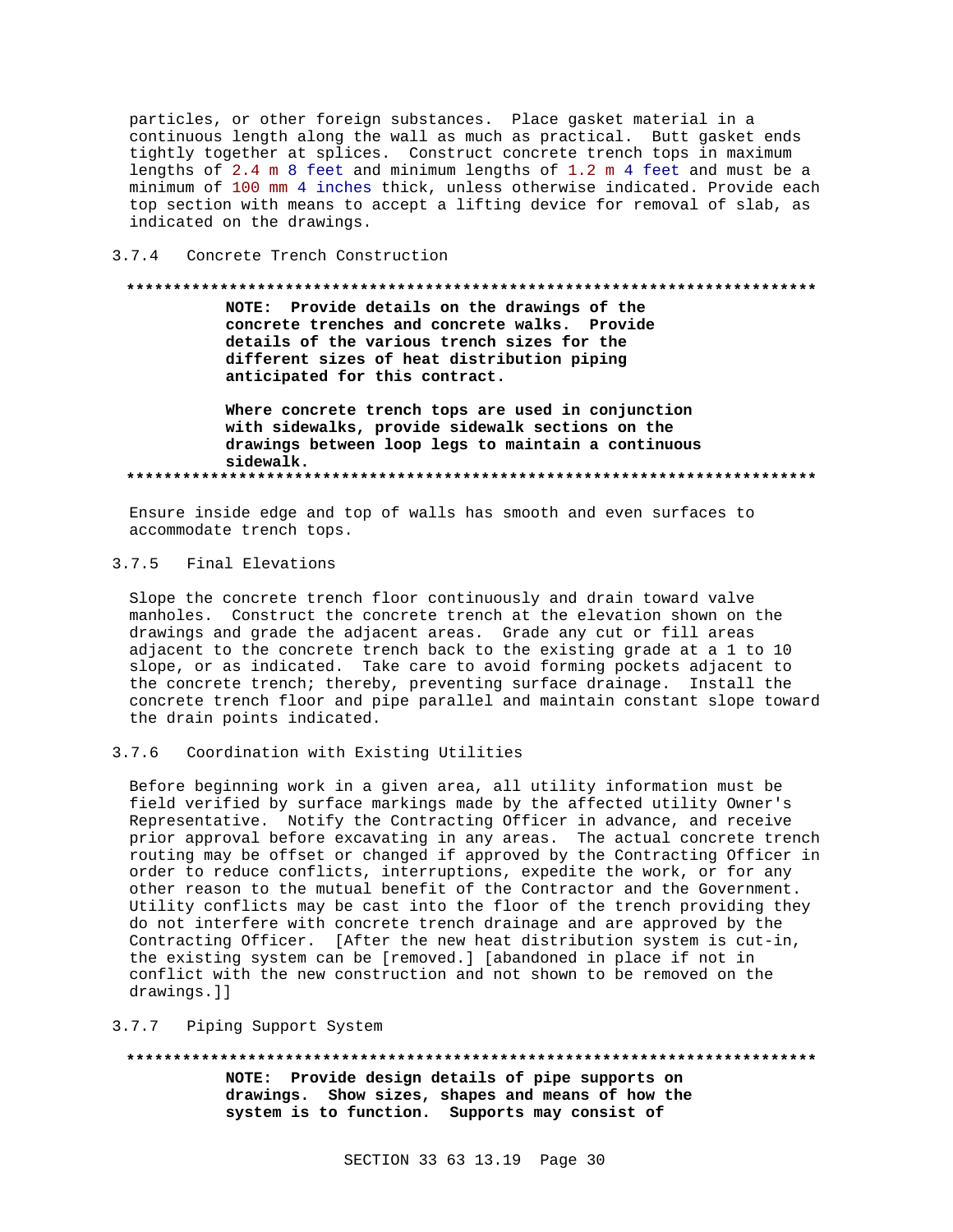#### welded plates, channels, structural tees, pipes or other support means.

Do not install pipes, pipe supports, or other related items on the floor of the concrete trench system. Pipe support members spanning traversely across the tunnel must allow a minimum of 100 mm 4 inches clearance between structural member and concrete trench floor. Additional minimum clearances required from the pipe insulation surface must be as follows: 200 mm 8 inches to concrete trench floor, 150 mm 6 inches to side walls, 150 mm 6 inches to trench cover, and 150 mm 6 inches between adjoining pipes.

### 3.7.8 Pipe Expansion

## NOTE: Coordinate this paragraph with the specified requirements in paragraph General Piping Requirements.

Expansion must be accommodated by loops and bends as indicated on the drawings and specified. Pipe in the loops and bends must accommodate expansion while maintaining required insulation clearance from floors, walls, tops, and other pipes to avoid crushing or breaking of insulation. Expansion loops may be designed around obstacles such as utility manholes, structures, or trees to avoid construction conflicts. Maintain slopes of pipe and trench bottoms Contractor must have the option to adjust the loop dimensions around obstacles based on final field measurements, if approved by the Contracting Officer. Submit pipe stress calculations for each revised expansion loop or bend based on the final actual measured lengths, or must submit dimensions to the Contracting Officer for verification of loop and bend sizes before proceeding with that segment of work. Ensure allowable pipe stresses are in accordance with ASME B31.1. Submit final expansion loop insulation method for approval to the Contracting Officer.

 $3.7.9$ Concrete Trench Inspection Ports

NOTE: Show inspection ports on plan view and detail

them on the drawings.

Provide inspection ports at appropriate locations to enable the user to observe elbows in expansion loops and bends, at high point pipe vents, approximately every 30 m (100 feet) of straight run, and at locations requiring frequent (monthly) observation. 

#### $3.7.10$ Road/Drive Crossings

Install handicap ramp style curb cuts at all street and drive crossings as indicated.

3.7.11 Railroad Crossings

###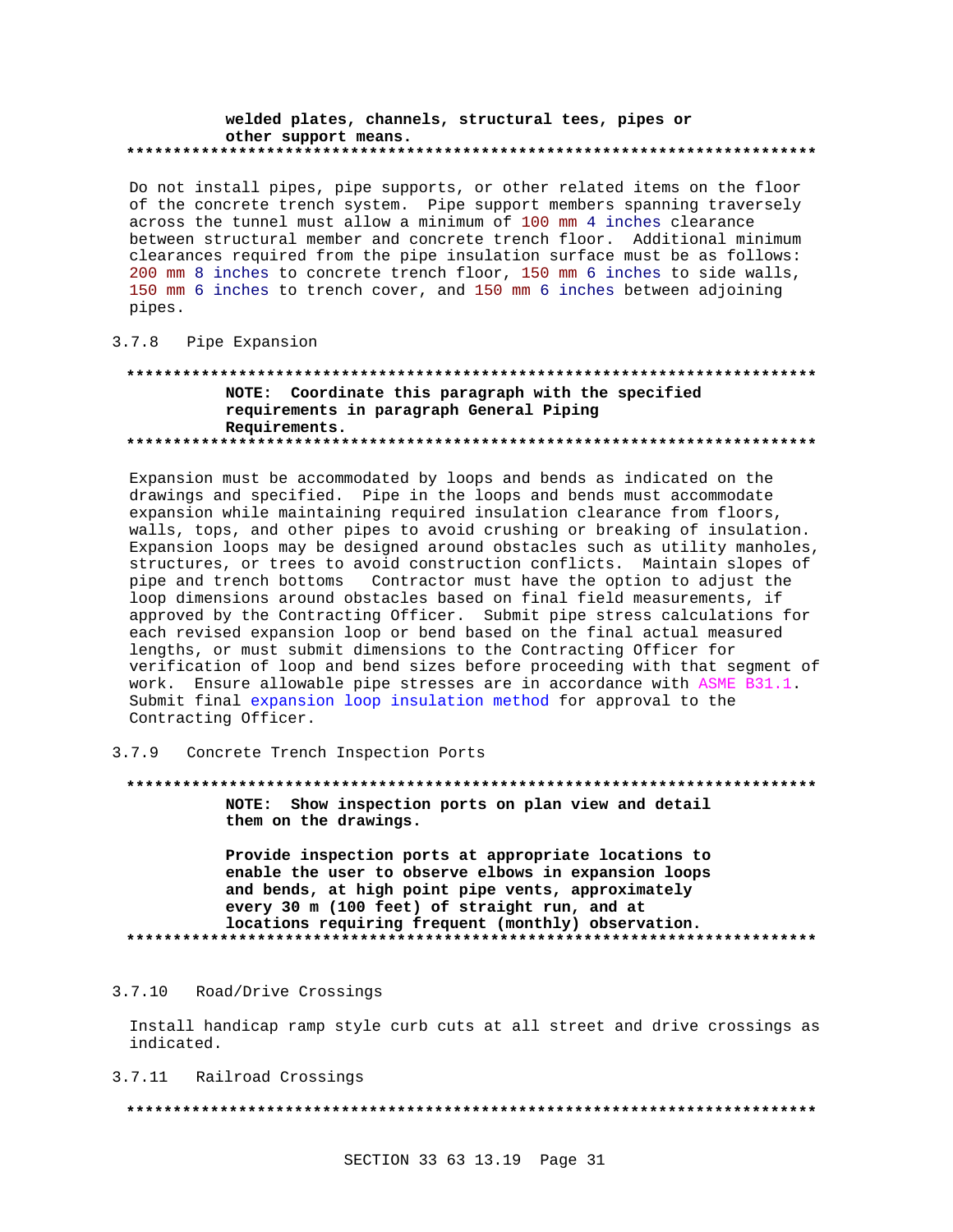### **NOTE: Review railroad track removal/replacement with respective authority and coordinate all activities. \*\*\*\*\*\*\*\*\*\*\*\*\*\*\*\*\*\*\*\*\*\*\*\*\*\*\*\*\*\*\*\*\*\*\*\*\*\*\*\*\*\*\*\*\*\*\*\*\*\*\*\*\*\*\*\*\*\*\*\*\*\*\*\*\*\*\*\*\*\*\*\*\*\***

Restore tracks to their original condition as approved by the Contracting Officer after construction is complete.

# 3.8 TESTS

Conduct tests before, during, and after the installation of the system. Provide all instruments, equipment, facilities, and labor required to properly conduct the tests. Test pressure gauges for a specific test must be approved by the Contracting Officer and must have dials indicating not less than 1.5 times, nor more than 3 times the test pressure.

#### 3.8.1 Cleaning of Piping

Prior to the hydrostatic and operating tests, flush the interior of the piping with clean water until the piping is free of all foreign materials. Flushing and cleaning out of system pipe, equipment, and components must not be considered completed until witnessed and accepted by the Contracting Officer. After flushing the system is completed, drain and fill the system with clean water. Provide temporary bypasses or temporary strainers around equipment and control valves to prevent clogging.

# 3.8.2 Field Tests

Conduct the following field tests when applicable to the system involved. If any failures occur, ensure adjustments or replacements as directed by the Contracting Officer and repeat the tests until satisfactory tests are completed.

#### 3.8.2.1 Hydrostatic Tests of Service Piping

Hydrostaically test service piping before insulation is applied at field joints, and be proved tight at a pressure 1.5 times the working pressure of [\_\_\_\_\_] kPa psig or at 1.38 MPa 200 psig, whichever is greater. Hydrostatic test pressure must not exceed 3.45 MPa 500 psig. Hydrostatic test pressures must be held for a minimum of 4 hours. If the hydrostatic test pressure cannot be held, make necessary adjustments or replacements and repeat the tests until satisfactory results are achieved.

### 3.8.2.2 Equipment Tests

Operate all pumps, valves, traps, alarms, controls, and any other operable item of equipment to verify proper operation and compliance with the specifications. Record and submit pump voltage, current, and discharge readings for approval in accordance with SUBMITTALS paragraph (SD-06).

# 3.8.2.3 Insulating Flange Test

Test insulating flanges for electrical isolation in accordance with the insulating flange manufacturer's standard test. This test must be witnessed and approved by the Contracting Officer.